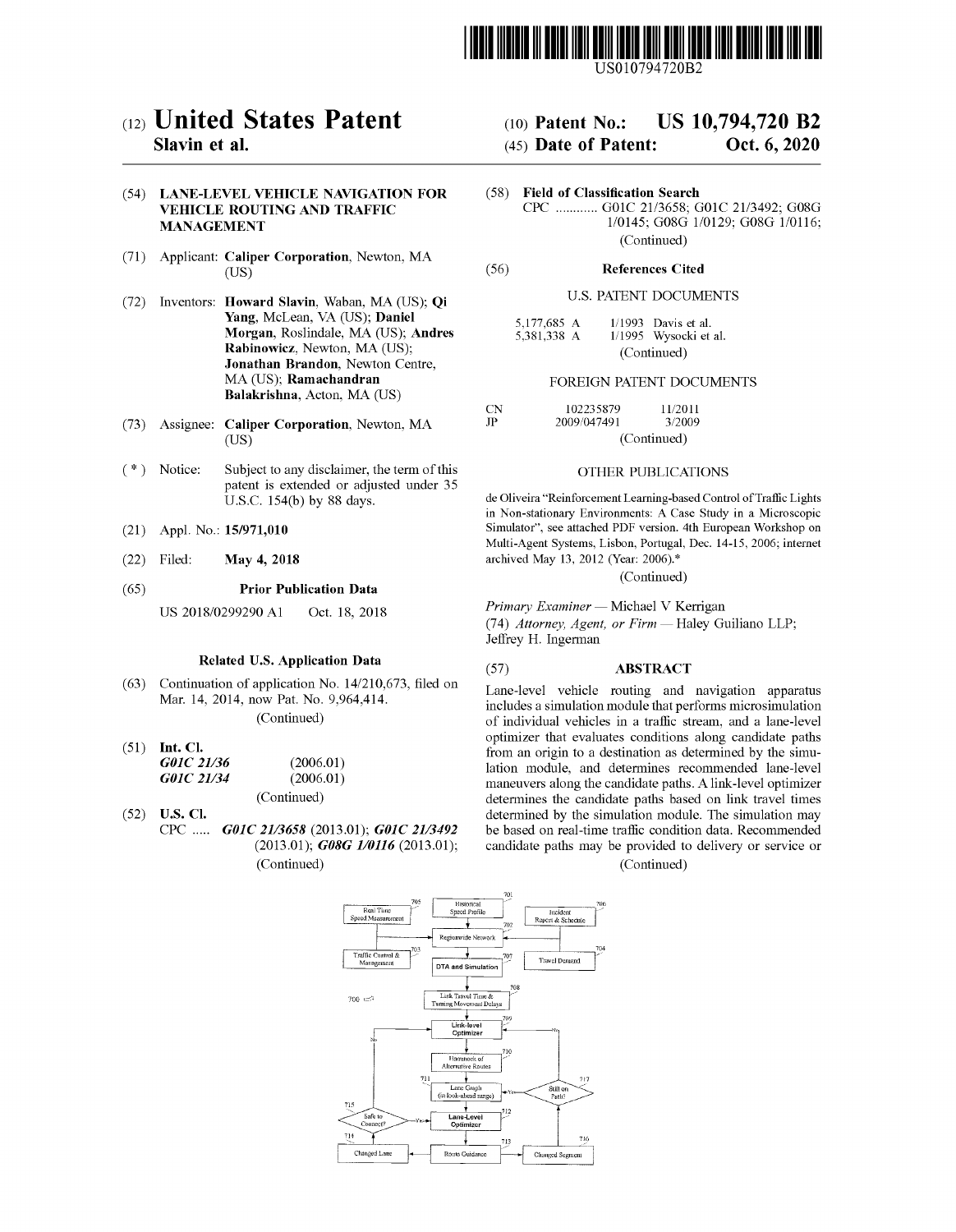emergency response vehicles, or used for evacuation planning, or to route vehicles such as garbage or postal trucks, or snowplows. Corresponding methods also may be used for traffic planning and management, including determining, based on microsimulation, (a) altered road geometry, (b) altered traffic signal settings, such as traffic signal timing, and/or (c) road pricing.

#### 13 Claims, 8 Drawing Sheets

## Related U.S. Application Data

- (60) Provisional application No. 61/789,019, filed on Mar. 15, 2013.
- (51) mt. Cl.

| G08G 1/01   | (2006.01) |
|-------------|-----------|
| G08G 1/0967 | (2006.01) |

(52) U.S. Cl. CPC ......... G08G 1/0129 (2013.01); G08G 1/0145 (2013.01); G08G 1/096716 (2013.01); G08G 1/096741 (2013.01); G08G 1/096775 (2013.01)

#### (58) Field of Classification Search

CPC ....... GO8G 1/096775; GO8G 1/096741; GO8G 1/0967 16

See application file for complete search history.

#### (56) References Cited

#### U.S. PATENT DOCUMENTS

| 5,426,780 | А              | 6/1995  | Gerull et al.   |
|-----------|----------------|---------|-----------------|
| 5,798,949 | А              | 8/1998  | Kaub            |
| 5,802,492 | A              | 9/1998  | DeLorme et al.  |
| 5,822,712 | A              | 10/1998 | Olsson          |
| 5,863,203 | A              | 1/1999  | Bragdon         |
| 5,902,350 | А              | 5/1999  | Tamai et al.    |
| 5,910,177 | А              | 6/1999  | Zuber           |
| 5,933,100 | А              | 8/1999  | Golding         |
| 5,968,109 | A              | 10/1999 | Israni et al.   |
| 6,028,550 | A              | 2/2000  | Froeberg et al. |
| 6,111,539 | A              | 8/2000  | Mannings et al. |
| 6,150,961 | A              | 11/2000 | Alewine et al.  |
| 6,209,026 | B1             | 3/2001  | Ran et al.      |
| 6,216,088 | B1             | 4/2001  | Schulz et al.   |
| 6,233,517 | B1             | 5/2001  | Froeberg        |
| 6,236,933 | B1             | 5/2001  | Lang            |
| 6,261,100 | B1             | 7/2001  | Bragdon         |
| 6,308,132 | B1             | 10/2001 | Wilson et al.   |
| 6,317,686 | B1             | 11/2001 | Ran             |
| 6,321,158 | B1             | 11/2001 | DeLorme et al.  |
| 6,339,745 | B1             | 1/2002  | Novik           |
| 6,370,475 | B1             | 4/2002  | Breed et al.    |
| 6,381,533 | B1             | 4/2002  | Crane et al.    |
| 6,381,534 | B <sub>2</sub> | 4/2002  | Takayama et al. |
| 6,385,539 | B1             | 5/2002  | Wilson et al.   |
| 6,389,356 | B1             | 5/2002  | Onishi          |
| 6,405,132 | B1             | 6/2002  | Breed et al.    |
| 6,415,226 | B1             | 7/2002  | Kozak           |
| 6,430,499 | B1             | 8/2002  | Nakano et al.   |
| 6,487,305 | B <sub>2</sub> | 11/2002 | Kambe et al.    |
| 7,072,764 | B <sub>2</sub> | 7/2006  | Donath et al.   |
| 7,103,475 | B <sub>2</sub> | 9/2006  | Irie            |
| 7,155,376 | B <sub>2</sub> | 12/2006 | Yang et al.     |
| 7,197,500 | B1             | 3/2007  | Israni et al.   |
| 7,805,442 | B1             | 9/2010  | Joshi et al.    |
| 7,809,503 | B <sub>2</sub> | 10/2010 | Nakamura et al. |
| 7,930,095 | B <sub>2</sub> | 4/2011  | Lee             |
| 8,335,641 | B <sub>2</sub> | 12/2012 | Nakayama et al. |
| 8,484,002 | B2             | 7/2013  | Yang et al.     |

| $9,076,332 \text{ B2}$ * | 7/2015  |                    |
|--------------------------|---------|--------------------|
| 9.146.127 B2             | 9/2015  | Bank et al.        |
| 2001/0020211 A1          | 9/2001  | Takayama et al.    |
| 2001/0037176 A1          | 11/2001 | Mikame             |
| 2001/0040984 A1          | 11/2001 | Kambe et al.       |
| 2002/0036584 A1          | 3/2002  | Jocoy et al.       |
| 2002/0120728 A1          | 8/2002  | Braatz et al.      |
| 2002/0138197 A1          | 9/2002  | Schramke et al.    |
| 2002/0184236 A1          | 12/2002 | Donath et al.      |
| 2004/0248583 A1          | 12/2004 | Satt et al.        |
| 2005/0149251 A1          | 7/2005  | Donath et al.      |
| 2007/0093997 A1          | 4/2007  | Yang et al.        |
| 2010/0063715 A1          | 3/2010  | Wynter et al.      |
| 2010/0114469 A1          | 5/2010  | Chao et al.        |
| 2010/0228467 A1          | 9/2010  | Wolfe              |
| 2011/0301838 A1          | 12/2011 | Isert              |
| 2013/0275033 A1          | 10/2013 | Bastiaensen et al. |
| 2013/0282346 A1          | 10/2013 | Yang et al.        |
| 2013/0325331 A1          | 12/2013 | Coleman et al.     |

#### FOREIGN PATENT DOCUMENTS

| KR. | 10-2007-0067051 | 6/2007 |
|-----|-----------------|--------|
| KR. | 10-2010-0073258 | 7/2010 |
| TW  | 201232487       | 8/2012 |
| WΩ  | WO2009/065206   | 5/2009 |
| WO. | WO2012/089282   | 7/2012 |

#### OTHER PUBLICATIONS

de Oliveira proof of internet archive date (see attached PDF version "de Oliveira archive date") (Year: 2012).\*

Alexiadis, V., et al., Traffic Analysis Toolbox; vol. I: Traffic Analysis Tools Primer, Federa! Highway Administration (Jun. 2004), p. 8. Balakrishna, R., et al., "Comparison of Simulation-Based Dynamic Traffic Assignment Approaches for Planning and Operations Management," Proceedings of the  $4<sup>th</sup>$  Transportation Resource Board Conference on Innovation in Travel Modeling (ITM), Tampa, Florida, Apr. 30-May 2, 2012.

Barcelo, J. et al., "Interfacing EMME/2 with AIMSUN2 Microsimulator," First Asian EMME/2 Users'Meeting in Shanghai, P.R. China, Aug. 23-24, 1999.

Bespalko, S.J., et al., "The Need for a Formal GIS Transportation Mode!," International Conference and Workshop on Interoperating Geographic Information Systems (Interop '97), Santa Barbara, California, Dec. 3-6, 1997.

B!oomberg, L. et al., "A Comparison of the VISSIM and CORSIM Traffic Simulation Models on a Congested Network," Submission for Publication in the Transportation Research Record, pp. 1-23, Mar. 2000.

Caliper Corporation GISDK Geographic Information System Developer's Kit, Programmer's Guide 4.0, Caliper Corporation, 1998.

Caliper Corporation, Routing and Logistics with TransCAD 4.0, 2002.

Caliper Corporation, TransCAD Transportation GIS Software User's Guide, 2000.

Caliper Corporation, Travel Demand Modeling with TransCAD 4.0, 2001.

Chiu, Y.-C., et al., "Dynamic Traffic Assignment: A Primer," Trans portation Research Circular, No. E-C153, Jun. 2011.

Claramunt, C. et al., "A New Framework for the Integration, Analysis and Visulisation of Urban Traffic Data Within Geographic Information Systems," Transportation Research Part C: Emerging Technologies, vo!. 8, pp. 167 84, Sep. 19, 2000.

Claramunt, C. et al., "A real-time GIS for the analysis of a traffic system," Africon: IEEE 1999, pp. 15-20, IEEE Catalog No. 99CH36342. Fisher, KM., "TRANSIMS Is Coming!," Public Roads, vo!. 63, No. 5, Mar/Apr. 2000.

Fohl, P. et al., "A Non-Planar, Lane-Based Navigable Data Model for ITS," Proceedings, 7<sup>th</sup> International Symposium on Spatial Data Handling, pp. 7B/17-29, Delft, Aug. 12-16, 1996.

Goodchild, M.F., "Geographic Information Systems and Disaggregate Transportation Modeling," Geographical Systems 5(1-2), pp. 19-44, 1998.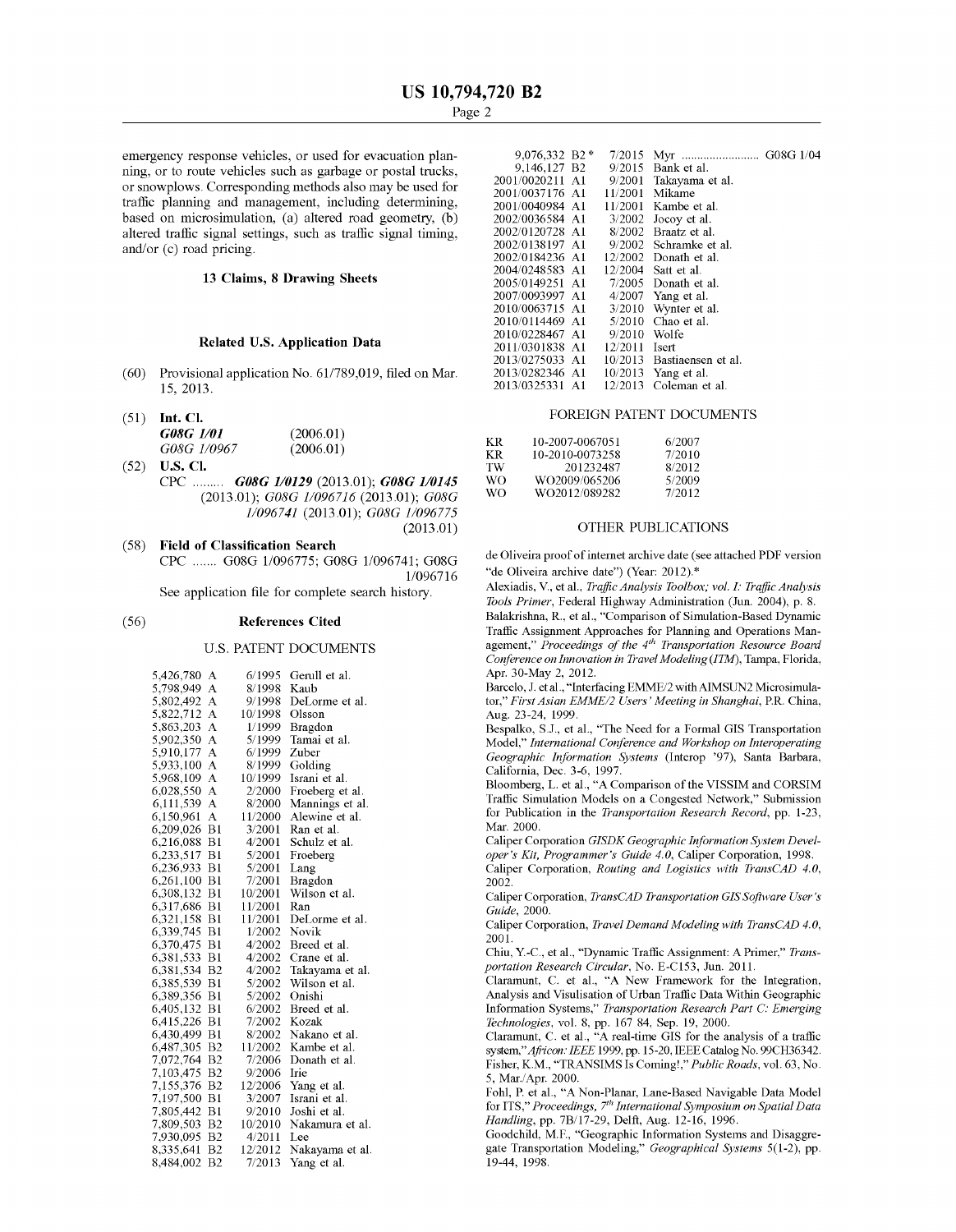#### (56) References Cited

### OTHER PUBLICATIONS

Goodchild, M.F., "GIS and Transportation: Status and Challenges," National Center for Geographic Information and Analysis (NCGIA) University of California, Santa Barbara, 1999.

Hatton, C.C., "GIS-T7F: A Geographic Information System-Data Input Module for the Traffic Signal Simulation Model TRANSYT-7F," Thesis presented to the Academic Faculty of Georgia Institute of Technology, Aug. 1991.

Holtzman, J. et al., "A vehicular traffic GIS and simulator for route guidance on NY/NJ highways," Proc. IEEE-lEE Vehicle Nay, and Info. Sys. Conf, Ottawa, Ontario, Canada, Oct. 1993, pp. 367 72, IEEE Catalog No. 93CH3285-4.

Jayakrishnan, R., et al., "Distributed Computing and Simulation in a Traffic Research Test Bed," Computer-Aided Civil and Infrastructure Engineering, vol. 14, pp. 429 33, 1999.

Kim, K.-H. et al., "Managing scheme for 3-dimensional geofeatures using XML," IGARSS, Honolulu Jul. 2000, vol. 7, pp. 2899-2901, IEEE Catalog No. 00CH37120.

KLD Associates, Inc., "UNITES Sofiware Announced".

Lieberman, E., "Integrating GIS, simulation and animation," Simulation Conference, Phoenix 1991, pp. 771-775.

Lieberman, E., et al., "Traffic Simulation," Traffic Flow Theory, A State-of-the-Art Report (N. Gartner et al., eds.), of Turner-Fairbank Highway Research Center, Federal Highway Administration, U.S. Analysis by Using Windowing N<br>Dept. of Transportation, pp. 10-1-10-23, 1997. nese with English Translation. Dept. of Transportation, pp. 10-1-10-23, 1997.

Nagel, K., "Low Fidelity Microsimulation of Vehicle Traffic on Supercomputers," Transportation Research Board, Paper No. 940901, Jan. 9-13, 1994.

Nagel, K., et al., "The Dynamics of Iterated Transportation Simulations," Submitted to Transportation Research C, Feb. 18, 2000 (earlier version presented at the TRIannual Symposium on Transportation Analysis (TRISTAN-Ill) in San Juan, Puerto Rico).

Newstrom, B., "Real Time High Accuracy Geo-Spatial Database for Onboard Intelligent Vehicle Applications," Thesis submitted to the faculty of the Graduate School of the University of Minnesota, Oct. 2000.

Oh, J.S., et al., "Microscopic Simulation with Large-Network Path Dynamics for Advanced Traffic Management and Information Systems," Institute of Transportation Studies, University of California at Irvine, Dec. 1999.

Owen, L.E., "Traffic Flow Simulation Using Corsim," Proceedings of the 2000 Winter Simulation Conference (Jones, J.A., et al., eds.), pp. 1143-1147, 2000.

Poschinger, A., et al., "The Flow of Data in Coupled Microscopic and Macroscopic Traffic Simulation Models " From Vision to Reality, Proceedings of the 7th World Congress on Intelligent Transport Systems in Turin, Italy, Nov. 6-9, 2000.

Rilett, L.R., et al., "A Comparison of the Low Fidelity TRANSIMS and High Fidelity CORSIM Highway Simulation Models Using its Data," Texas Transportation Institute Paper No. 00-0678, Jan. 2000. Sabra, Z. Dr., "Traffic Analysis Sofiware Tools," Transportation Research Circular, No. E-CO14, Sep. 2000.

Sarasua, WA., "Applying GIS Technology to Traffic Signal Coordination," Transportation Research Board Paper No. 940594, Jan. 9-13, 1994.

Slavin, H., "An Integrated, Dynamic Approach to Travel Demand Forecasting," Transportation, vol. 23, pp. 313-350, Kluwer Academic Publishers 1996.

Smith, L. et al., "TRANSIMS: Project Summary and Status May 1995," accessed on Nov. 12, 2005 at www.ntl.bts.gov/DOCS/466. html.

Sung, K. et al., "Integration of Macro and Micro Traffic Simulation Analysis by Using Windowing Method," Hanyang University (Japa-

TRANSIMS Travelogue, Jun. 1995.

Yang, Q., "A Simulation Laboratory for Evaluation of Dynamic Traffic Management Systems," Thesis submitted to the Department of Civil and Environmental Engineering, Massachusetts Institute of Technology, Jun. 1997.

Yang, Q., "A Simulation Laboratory for Evaluation of Dynamic Traffic Management Systems," Presentation at the 79th Annual Meeting of Transportation Research Board, TRB Paper No. 00-1688, Nov. 19, 1999.

\* cited by examiner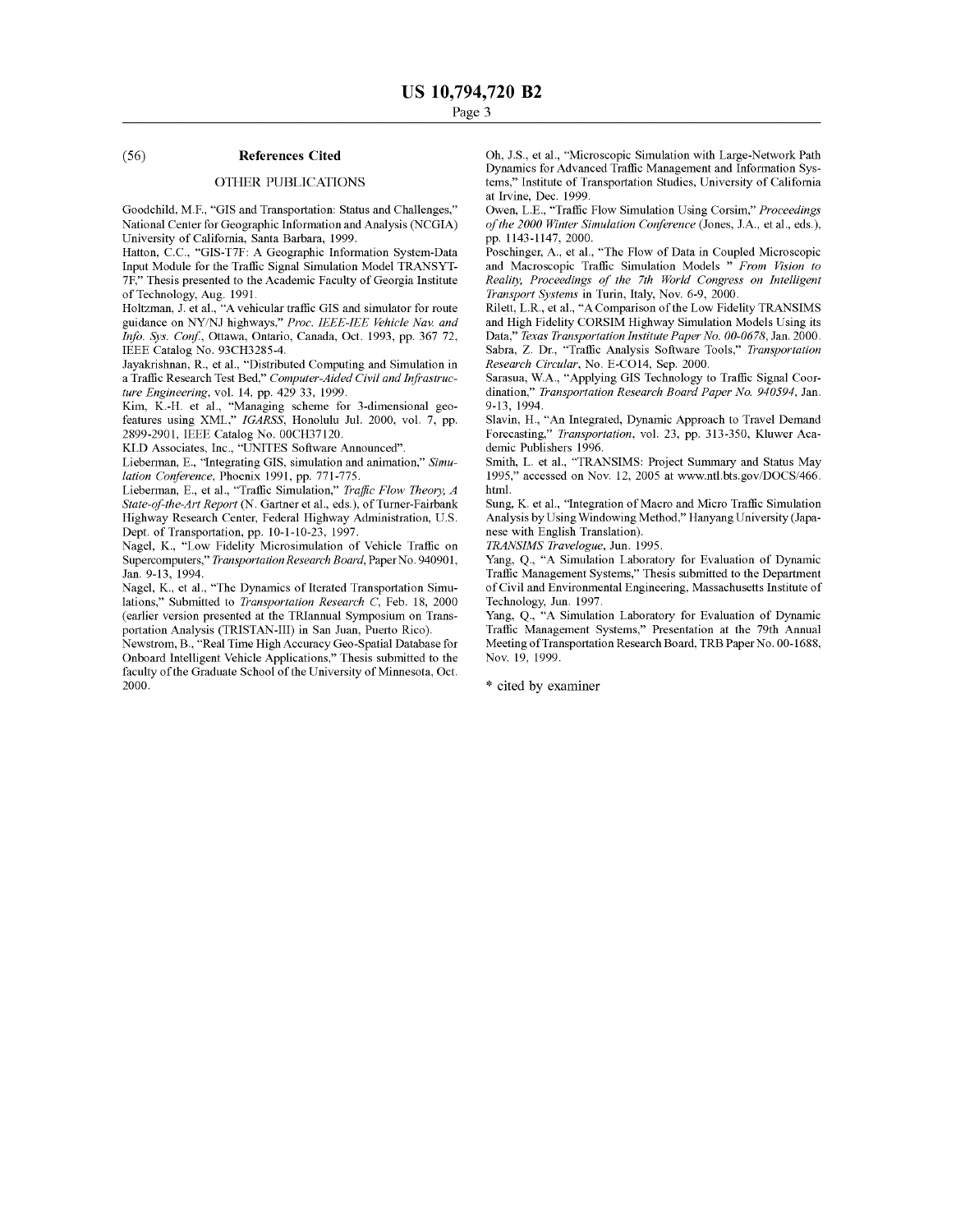

 $FIG. 1$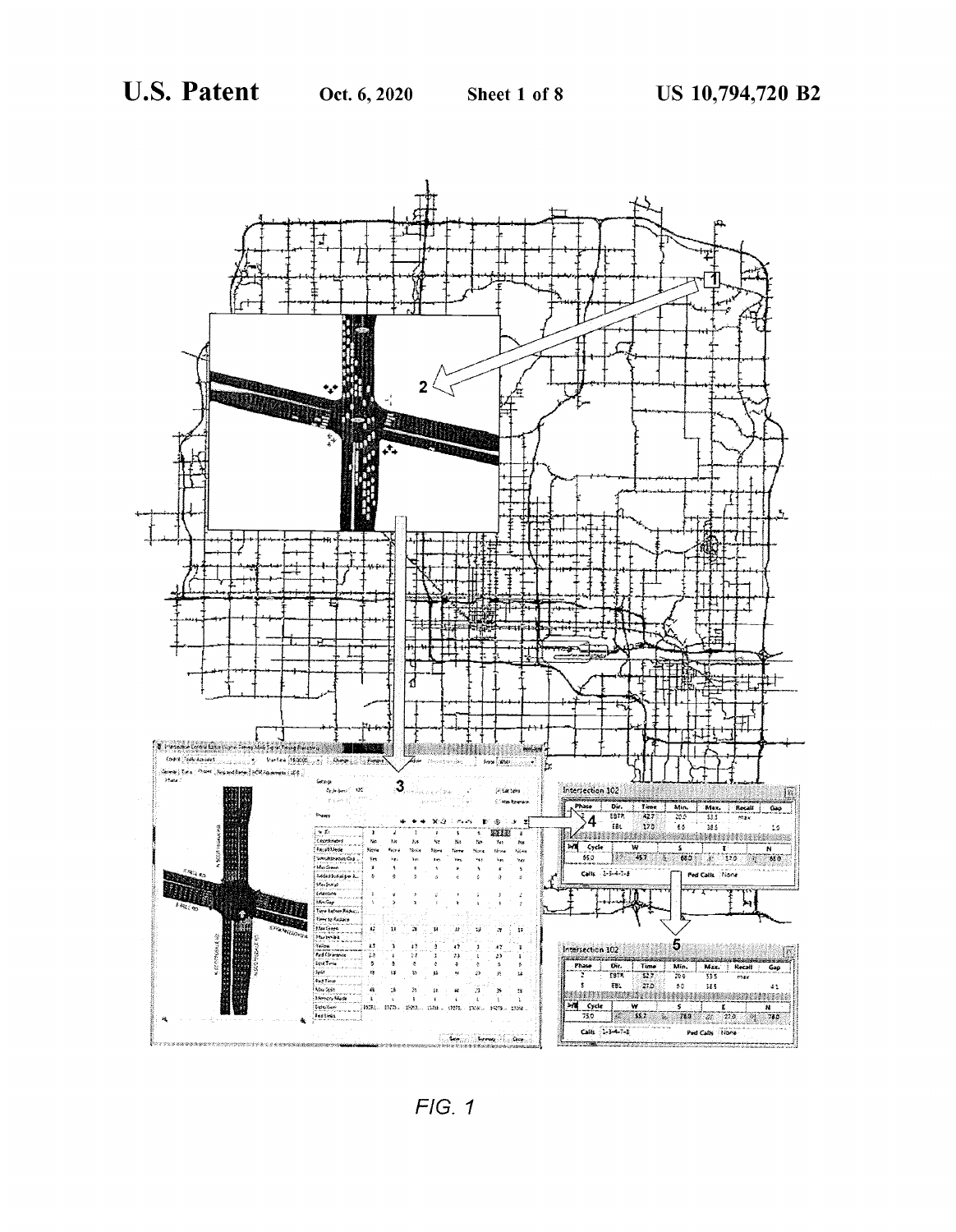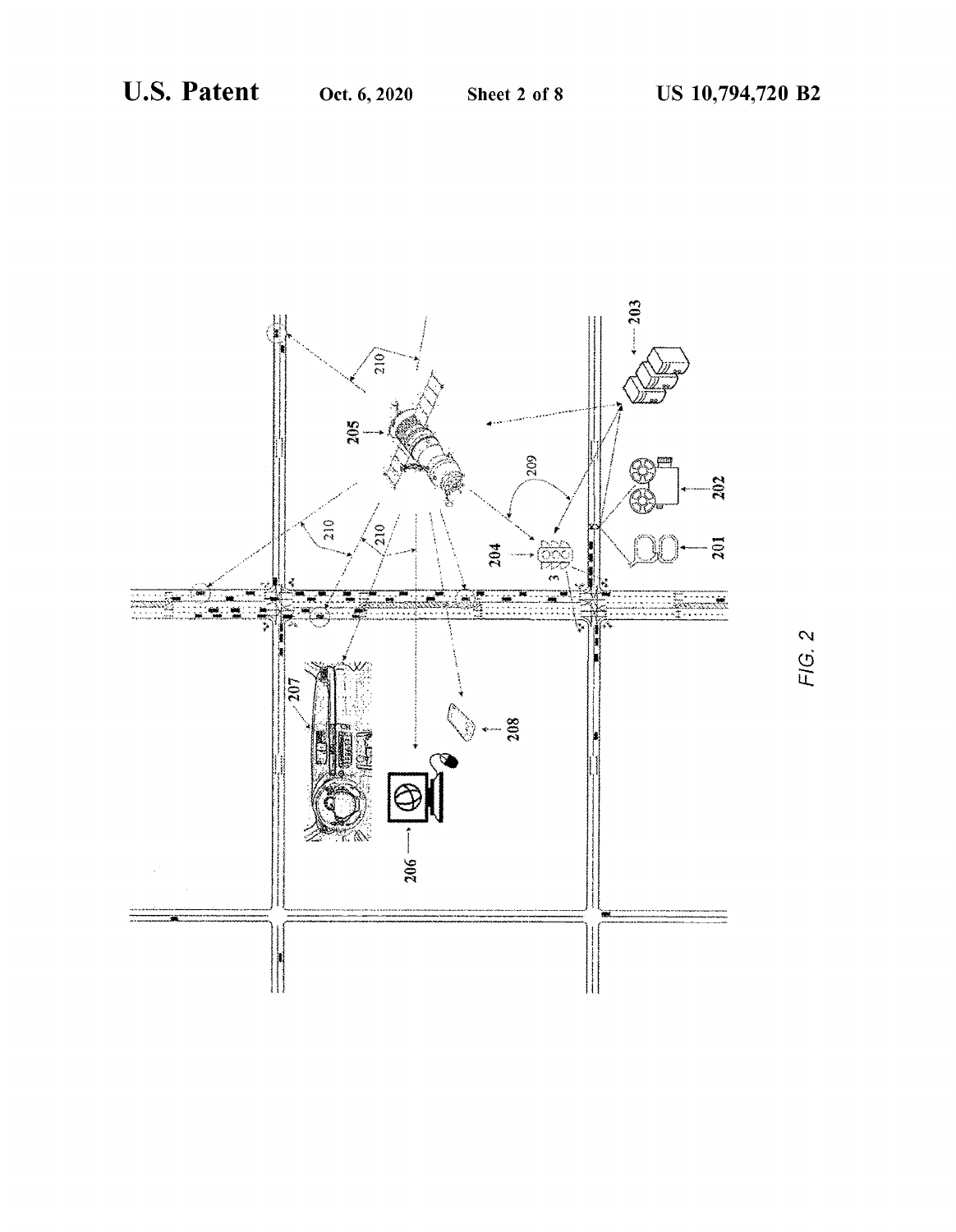



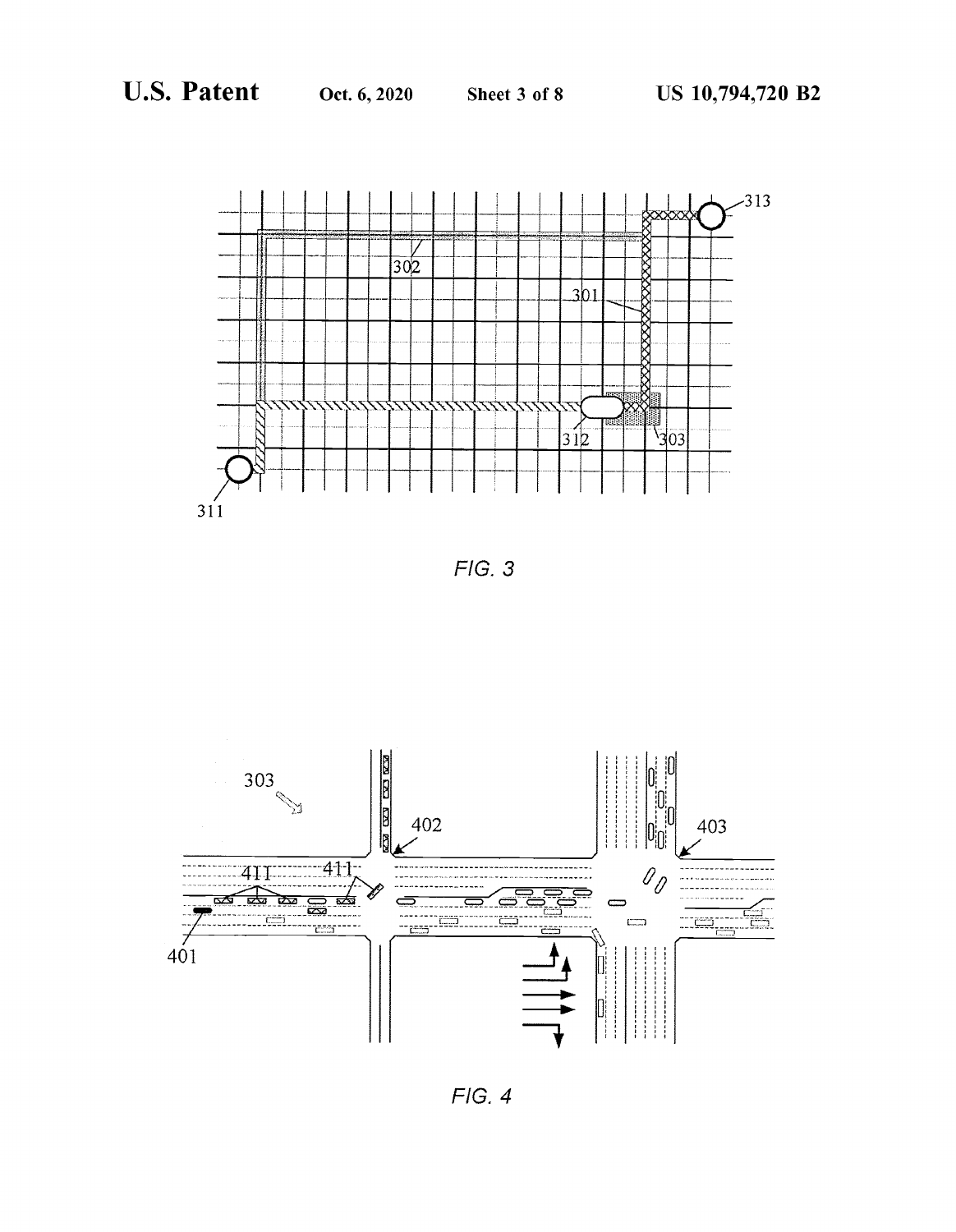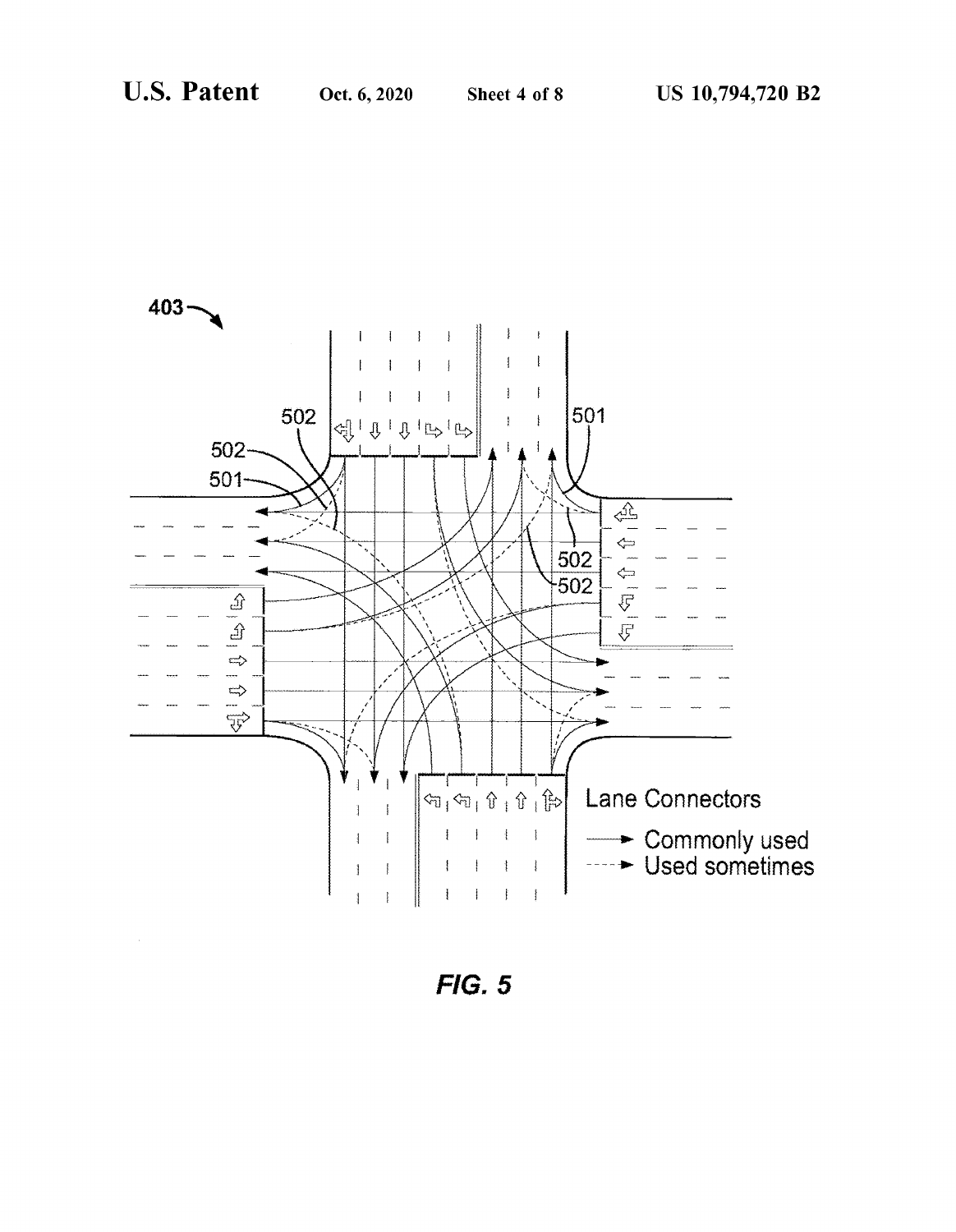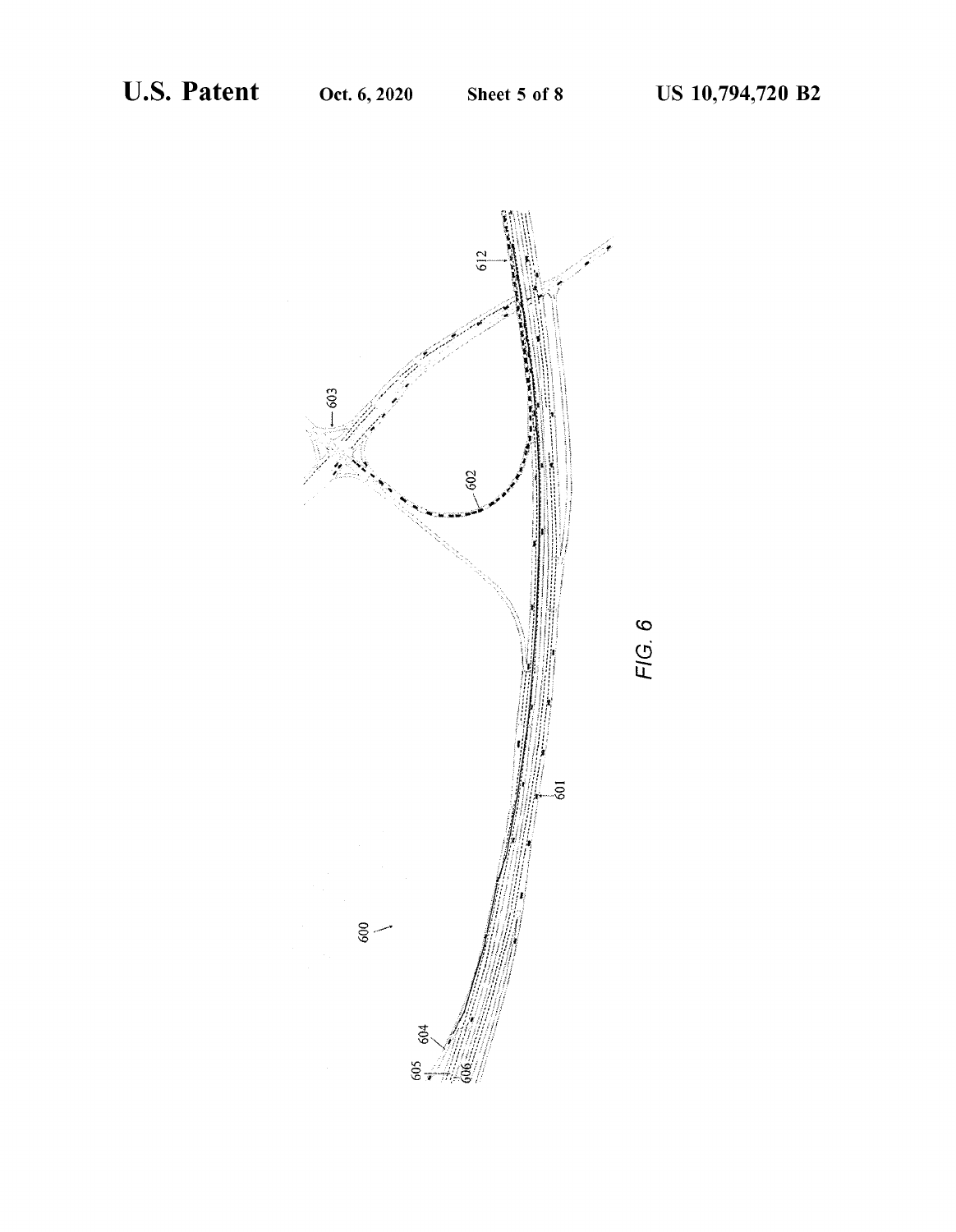$\ddot{\phantom{1}}$ 



 $FIG. 7$ 



 $F/G.8$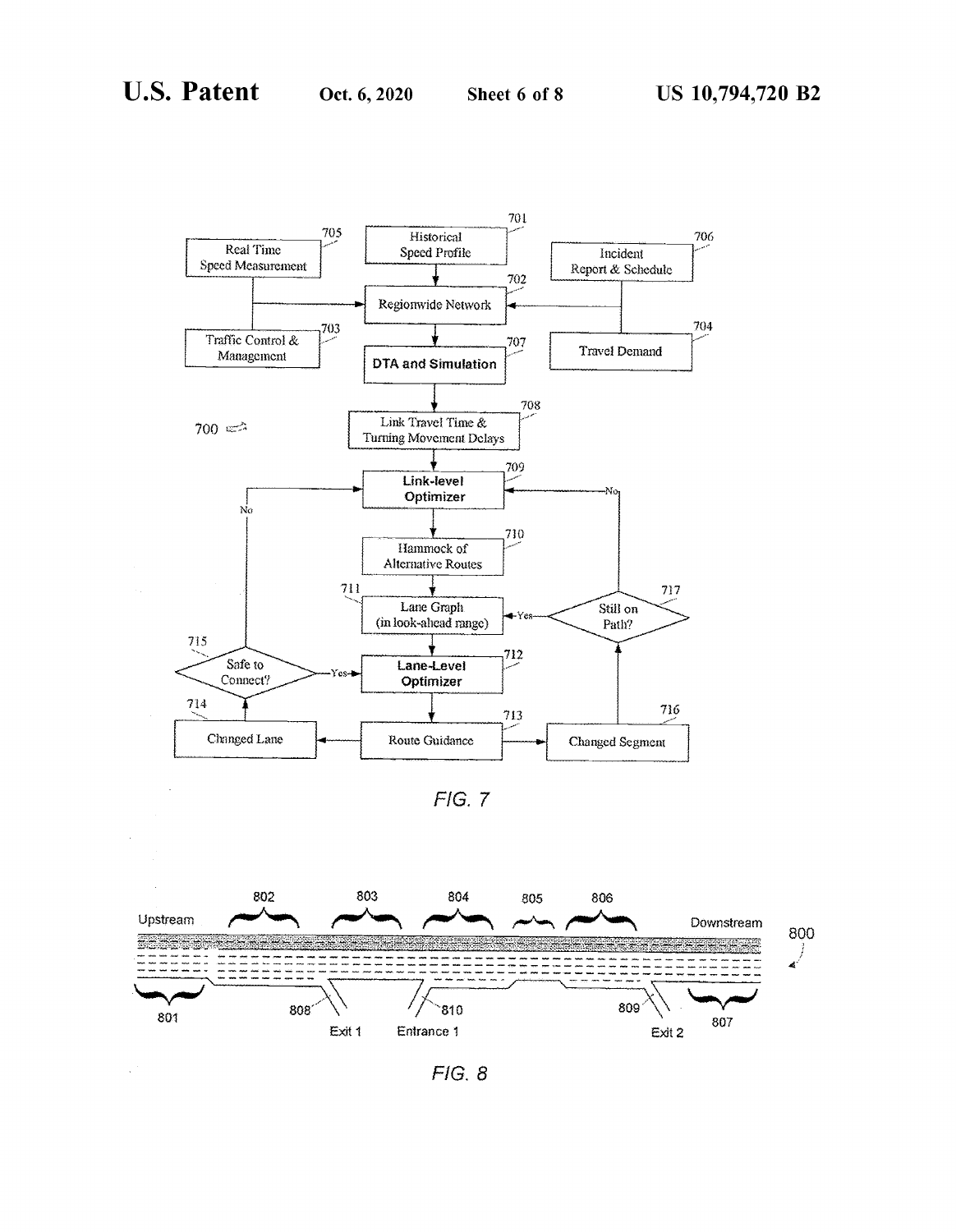



FIG. 10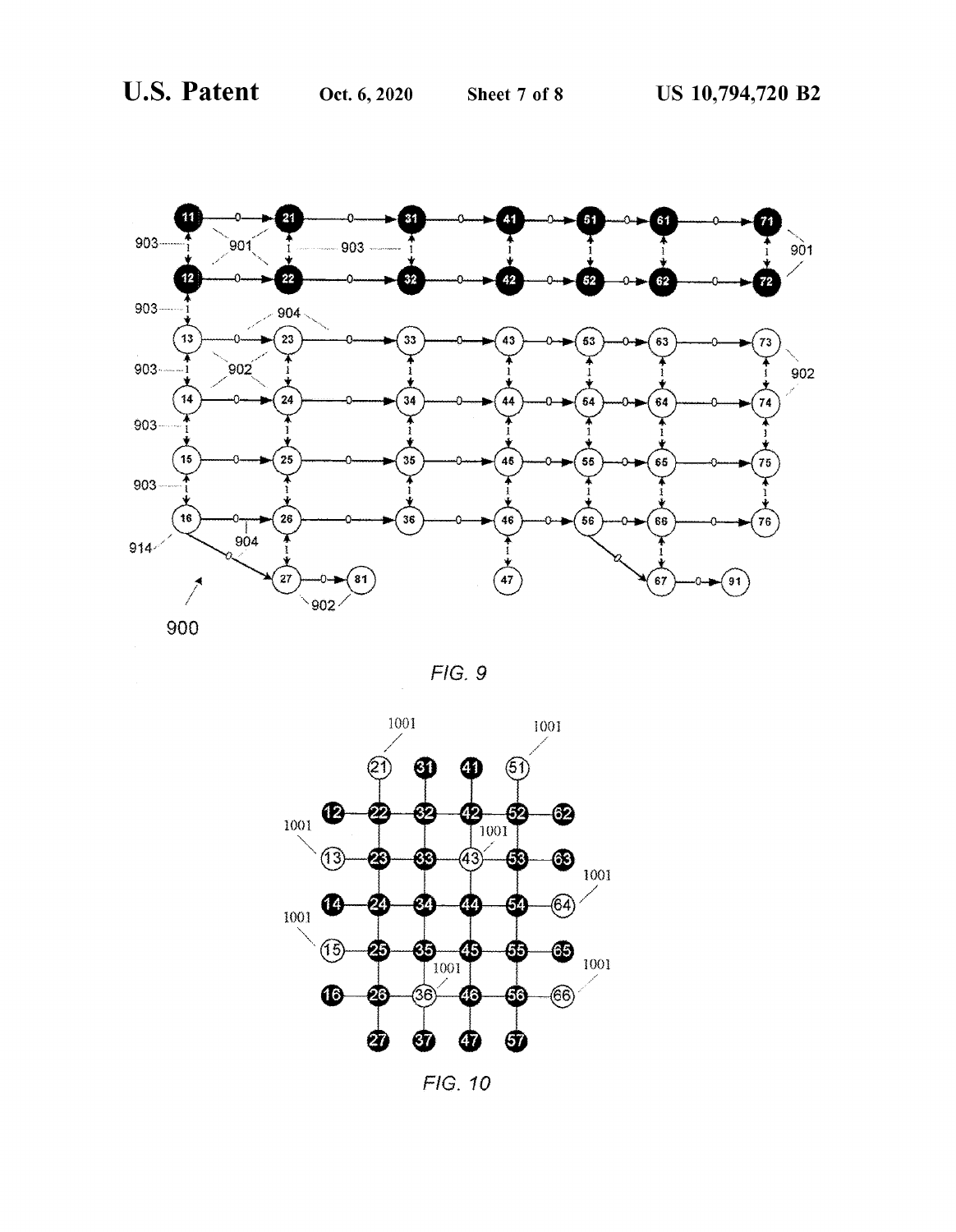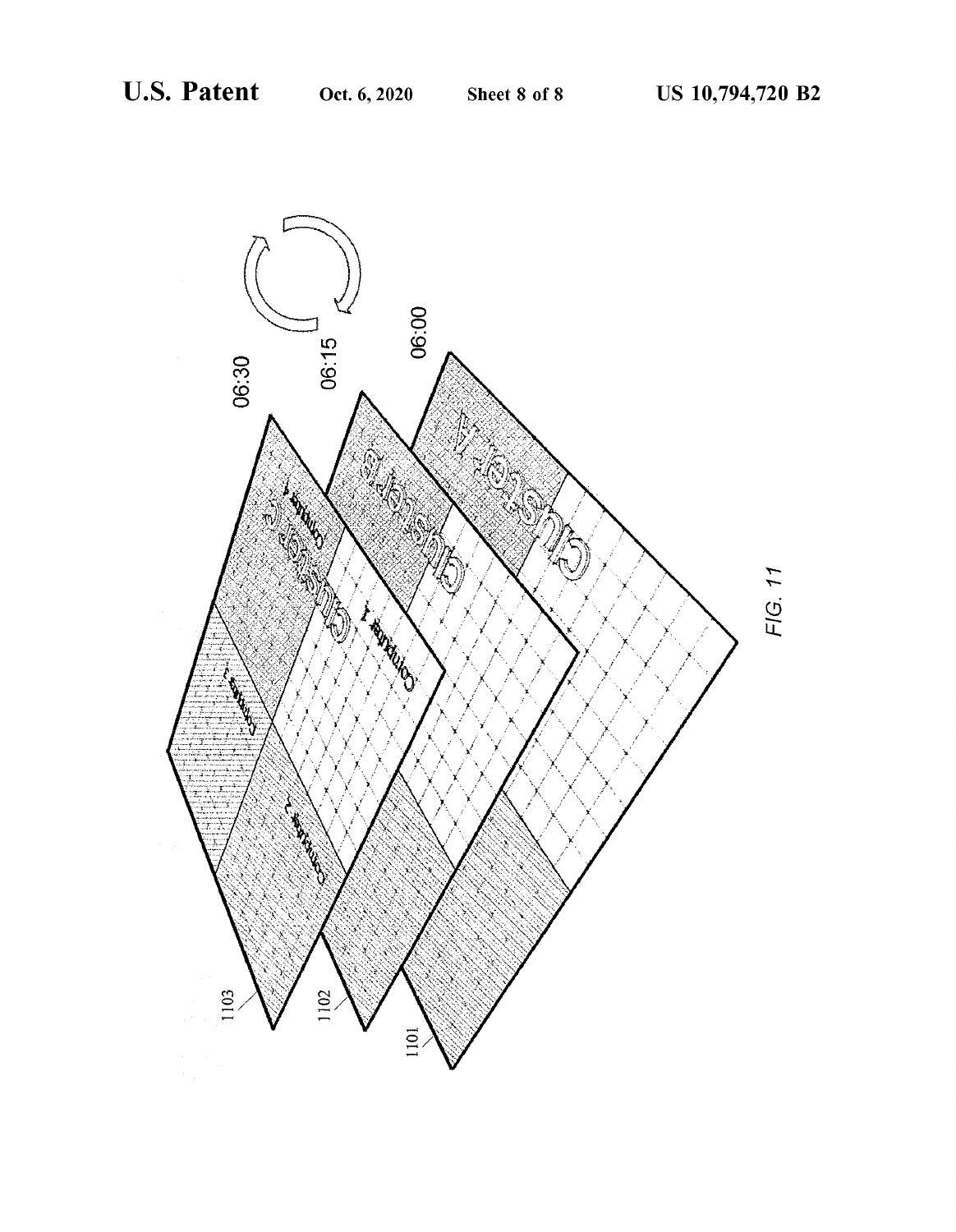# LANE-LEVEL VEHICLE NAVIGATION FOR VEHICLE ROUTING AND TRAFFIC MANAGEMENT

### CROSS REFERENCE TO RELATED APPLICATIONS

This is a continuation of commonly-assigned U.S. patent application Ser. No. 14/210,673, filed Mar. 14, 2014 (now U.S. Pat. No. 9,964,414) which claims the benefit of com monly-assigned U.S. Provisional Patent Application No. 61/789,019, filed Mar. 15, 2013 and therewith, each of which is hereby incorporated by reference herein in its respective entirety.

# BACKGROUND OF THE INVENTION

This invention provides processes and apparatus for providing lane-level route guidance for individual vehicles of various types through transportation networks for making trips between widely separated trip origins and destinations and methods for managing regional and corridor traffic at the lane level through measurement, simulation, and optimization to identify effective routing strategies for one, some, and/or very large numbers of diverse motor vehicles. The invention also provides for improved methods and apparatus for traffic planning and management as well as traffic simulation and prediction.

There are great inefficiencies in the usage of road networks that come from poor choice of routes and lanes by 30 individual drivers, leading to congestion and delay for both the individual driver and large numbers of individuals traveling in other vehicles. Emergency vehicles struggle to get to their destinations and often are not certain of the best routes to take or which lanes of travel would be the fastest <sup>35</sup> for their mission. Known navigation and traffic management systems that could potentially identify and implement congestion-relieving guidance are primitive and may even be counter-productive when the same information is given to all drivers.

# SUMMARY OF THE INVENTION

A lane-level vehicle routing and navigation apparatus according to embodiments of the invention includes a simulation module that performs microsimulation of individual vehicles in a traffic stream, and a lane-level route optimizer that evaluates predicted conditions along candidate paths from an origin to a destination as determined by the simulation module, and determines recommended lanes to use and the associated lane-level maneuvers along the candidate paths. A link-level optimizer may be used to determine the candidate paths based on link travel times determined by the simulation module which then may be further refined with the lane-level optimizer. The simulation may be based on 55 real-time traffic condition data.

The lane-level optimizer may take account of the operation of traffic controls along the candidate paths, including simulation of the traffic controls or real-time traffic control data. The simulation may be multi-threaded and/or distributed for faster computation in order to provide more timely navigation guidance or to evaluate multiple alternatives simultaneously.

In accordance with another embodiment of the invention, a lane-level vehicle routing and navigation apparatus includes a simulation module that performs microsimulation of individual vehicles in a traffic stream to recommend

candidate paths at lane level, and inputs for real-time traffic condition data, wherein the microsimulation is based at least in part on said real-time traffic condition data.

Candidate lane-level paths may be provided to emergency response vehicles, or used for evacuation planning, or to route vehicles which seek to traverse entire groups of road segments, such as garbage or mail trucks, or snowplows.

Methods in accordance with the invention are also provided. The methods also may be used for traffic planning or management, including determining, based on microsimulation, at least one of (a) improvements to road geometry, or (b) traffic signal settings and improvements to traffic signal timing.

The invention includes improvements to traffic micro- <sup>15</sup> simulation methods by taking account of more realistic lane level trajectory selections made by drivers. Within the context of a single simulation run, a look ahead mechanism is used to identify better lane-level guidance and ensure that the guidance is feasible in light of other traffic in later time intervals. The look ahead mechanism also improves other aspects of traffic microsimulation.

These methods can be especially effective in future autonomous vehicle systems that require lane-level guid ance that is appropriate in light of other traffic and that further enable lane-level navigation through the ability to locate vehicles by their lane of travel.

# BRIEF DESCRIPTION OF THE DRAWINGS

The above and other objects and advantages will be apparent upon consideration of the following detailed description, taken in conjunction with the accompanying drawings, in which like reference characters refer to like parts throughout, and in which:

FIG. 1 is a visual representation of a microsimulation of traffic in Phoenix, Ariz.;

FIG. 2 shows a traffic environment in which embodiments of the invention may operate;

FIG. 3 shows two candidate paths between two points;

FIG. 4 shows greater detail of a portion of FIG.  $3$ ;

FIG. S shows greater detail of a portion of FIG. 4;

FIG. 6 shows an example of a traffic condition leading to an anticipatory lane change;

FIG. 7 is a flow diagram of a navigation engine according to embodiments of the invention;

FIG. 8 is an example of a road segment;

FIG. 9 is a lane graph representing the road segment of FIG. 8;

FIG. 10 is a diagram illustrating multi-threading of a simulation; and

FIG. 11 is diagram illustrating clustering of computers performing a simulation.

# DETAILED DESCRIPTION OF THE **INVENTION**

Existing navigation systems provide route guidance primarily by choosing routes based upon expected link travel times and turn penalties, and occasionally preferences for use of certain types or classes of roads. These systems can readily identify the locations where mandatory lane changes are required to traverse a particular recommended or chosen path, but are not sensitive to the best lanes to use in various traffic situations and in different locations. They also fail to represent barriers and restrictions on lane use and lane changes explicitly. None considers traffic congestion at the lane level explicitly, or recognizes the differences in driver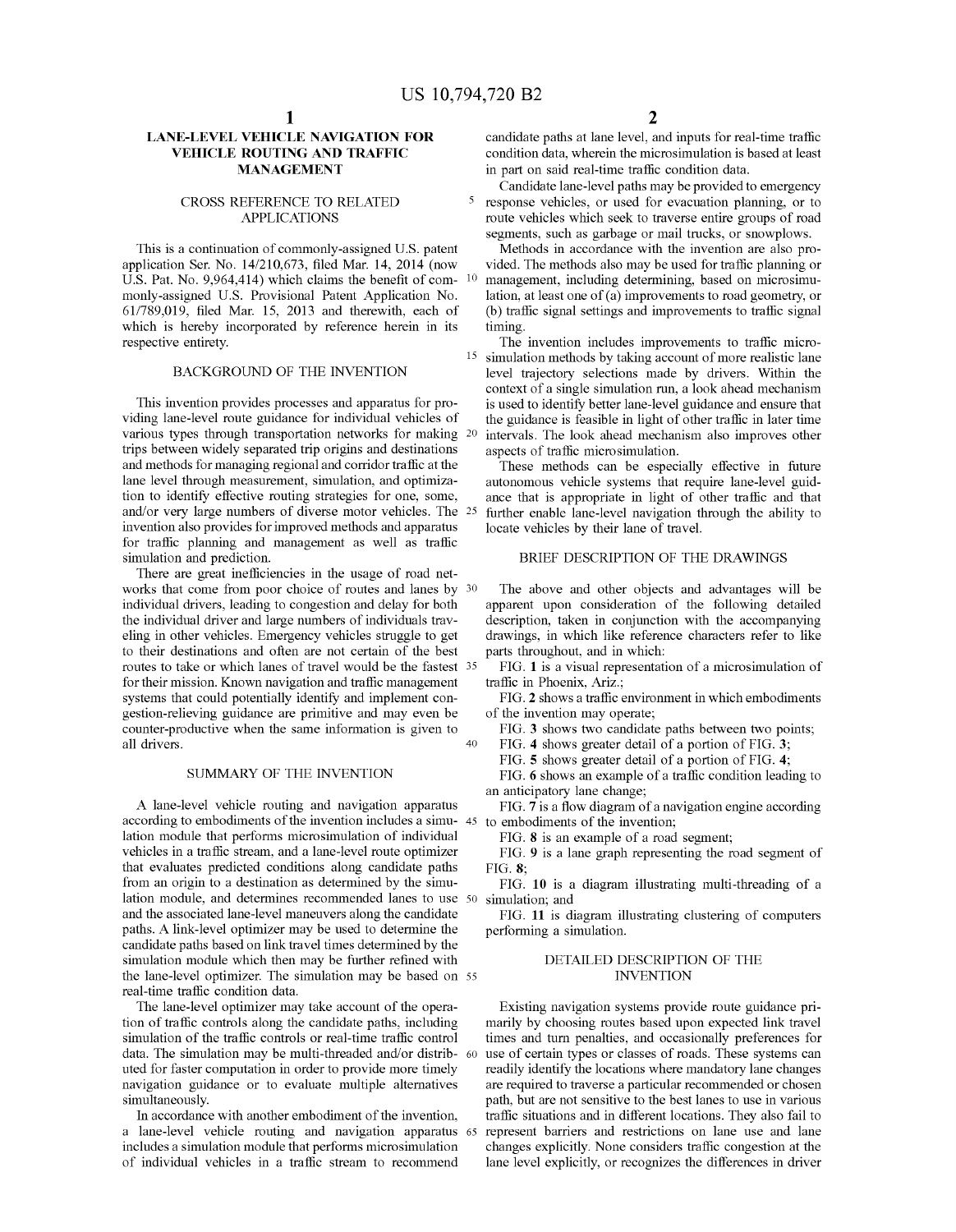behavior for choosing lanes or even alternative paths when certain lanes are congested or inaccessible. With lane-level data, more effective routes and lane choices can be determined. Processes that exploit lane-level detail in route guidance navigation can be further evaluated and also refined through appropriate traffic simulation.

The prevailing view has been that mesoscopic traffic simulation, which lacks lane-level modeling detail, is the only feasible method of providing real-time route guidance because microscopic simulation models have not yet been 10 built at a large enough geographic scale, and would be too expensive to build and validate or too computationally demanding to be useful. Obstacles to region-wide traffic microsimulation have traditionally included lack of detailed data on trip patterns by time of day and network perfor mance by road segment and the lanes therein, difficulties in modeling driver route choice, problems in accurate simulation of large numbers of vehicles especially under heavily congested traffic conditions, as well as the computational burden of performing the simulation within a short enough time for the results to be useful. However, microsimulation at the regional scale can be implemented using methods described in commonly-assigned U.S. Pat. No. 7,155,376, which is hereby incorporated by reference herein in its entirety.

In traffic simulation, and particularly in microscopic traffic simulation in which vehicles are simulated with lanelevel detail, route guidance can be provided to vehicles while at the same time considering other traffic on the network. Yet existing simulation-based systems attempt to model actual driver behavior and discretionary lane changing without regard to normative strategies for lane use from an origin to a destination or a portion of a route. Consequently, these systems cannot properly determine the best lanes to use for an entire trip or a portion of a trip or the 35 locations within road links at which to attempt or make lane changes based upon historical, measured, simulated, or forecasted lane-level densities and possible speeds.

Current commercially available navigation systems, and navigation guidance provided by Internet sources, can frequently identify congestion as it takes place and provide alternative routes. This guidance has three fundamental limitations. First, all travelers between the same two locations are given the same guidance which itself can be counter-productive. Second, and more seriously, it is assumed that current conditions will continue to prevail long enough for the route guidance to be pertinent. This may seldom be the case as congestion may be worsening or lessening at any point in time. Third, there is no specific guidance regarding which lanes in specific locations would provide better expected travel times than other lanes.

Systems have been proposed that rely on historical data at the lane level, or lane-level probe data, or both, but neither historical nor current data may apply at all to the travel conditions that will be experienced at some point in time. Changes in real world conditions such as weather or special events or accidents will render such prior data misleading. Also, typically historical data or probe data will not be available for all lane segments and movements through intersections. While statistical methods such as autoregressive models that have been proposed might be used to fill in missing observations, those methods still have the same limitations of reliance upon the past experience and conditions.

There may be other limitations as well such as the failure 65 to capture the effects of traffic signals or blocked intersections, double-parked vehicles, and pedestrians, as well as

 $\boldsymbol{\varDelta}$ 

failure to consider the variability of the travel environment which may render guidance based on average conditions considerably sub-optimal.

Adaptive traffic signal systems and other measures like ramp-metering can lead to different performance of the traffic system at different congestion levels. Failure to represent the behavior and impact of these mechanisms can lead to faulty or sub-optimal route guidance.

Explicit consideration of other vehicles and the mix of other vehicular traffic can be advantageous in routing and traffic management. It is well-understood that the presence of even one or a few slow vehicles can drastically and stochastically impact overall traffic flow and cause congestion. Also, the percentage of trucks, especially large trucks, <sup>15</sup>is known to have a significant impact on network perfor- mance. Without vehicle-level modeling, the presence of slow vehicles could not be taken into account.

New forms of data collection from crowd-sourcing, mobile phones, aerial imagery, LIDAR, more precise Global Positioning System devices, road sensors, on-board sensors, and road cameras are gradually lowering the data barriers for sources have lane-level geographic resolution and precision, the supply of lane-level information available for routing, 25 traffic simulation, and traffic management purposes should be expected to increase.

Current navigation systems treat time coarsely, if at all, when providing route guidance. There may be expected link travel times or speeds that are used that correspond to peak periods and other times of the day or they may simply use some composite of travel times based upon posted speeds and/or speeds observed in real time. Typically these speeds vary by the functional class of a road, but are not collected or observed for each single road link in a region or beyond. Some systems can make use of real-time data on congestion, but these data are typically restricted to the main highways and cannot take account of conditions on arterials or on the conditions that will prevail more than 15-30 minutes into the future. None of these systems use lane-level information explicitly for routing, except possibly to indicate how many lanes are provided for each turn when following a route.

Existing traffic management systems, even the most advanced real-time traffic management and control systems, use simplified models for prediction. Travel demand and travel times are either based on historical data or limited real-time measurements. There is no evidence for the estimation of lane-level travel demand and optimization of traffic flow based on such demand.

In one known system that uses a mesoscopic simulation method, the supply side traffic performance is treated at the link level and not at the lane level. Generally speaking, the research literature has taught that microsimulation cannot be feasible for entire regions and cannot be computed quickly enough to provide navigation guidance.

However, above-incorporated U.S. Pat. No. 7,155,376 describes a lane-level GIS database suitable for routing and traffic microsimulation. Based on that system, a working microsimulation model of all of the traffic flowing within a 500 square mile area of Phoenix, Ariz. has been developed, and even on a laptop computer, this simulation runs faster than real time. With additional enhancement, further speed improvements can be achieved making use of the system for navigation a reality. Methods and apparatus provided herein generate more detailed and more efficient route guidance for one vehicle-a single-occupant automobile, a carpool vehicle (which may have additional available lane-use alternatives such as high-occupancy vehicle (HOV) lanes), a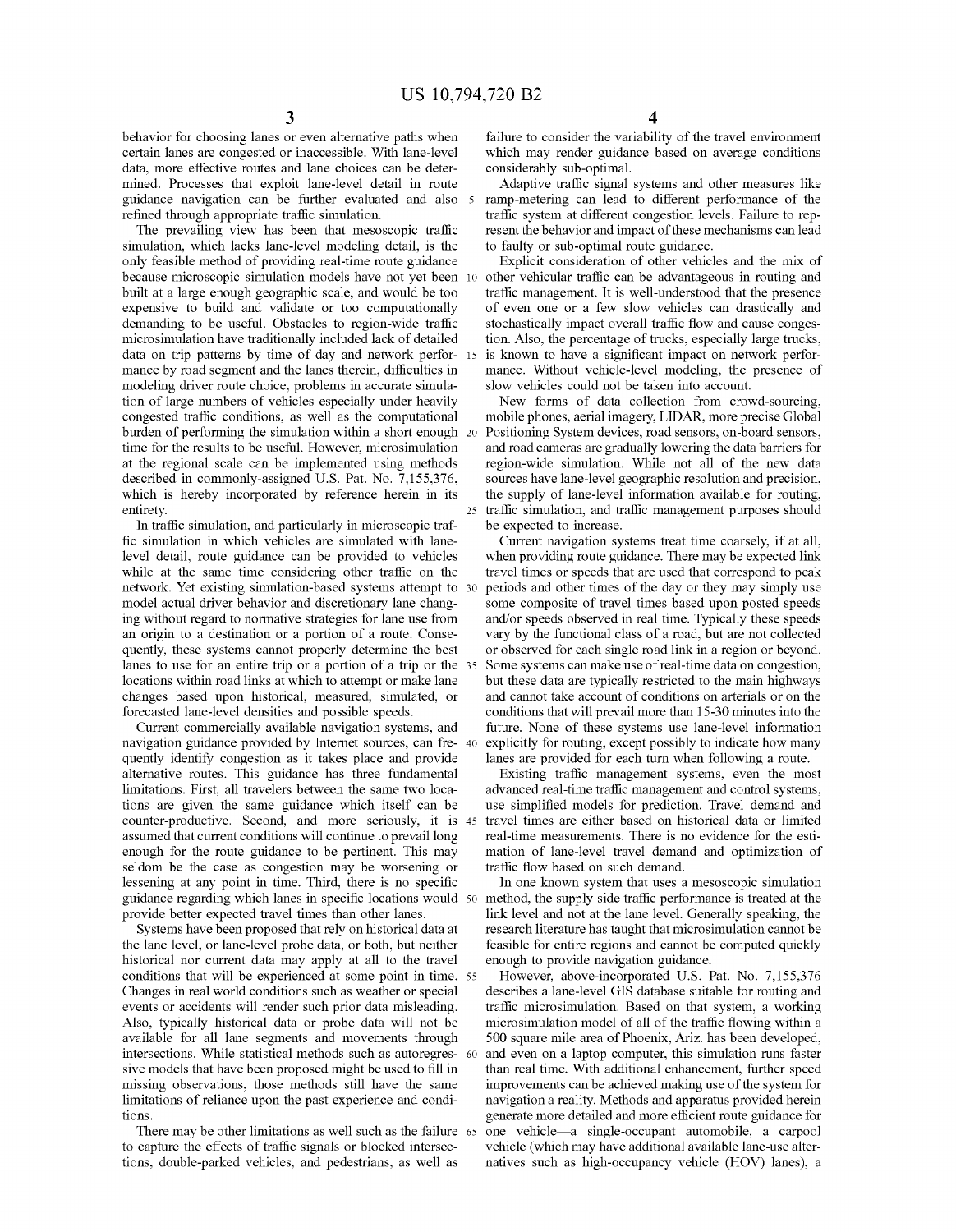truck, a bus, a motorcycle, or a bicycle-and also provide for management and amelioration of traffic congestion that results from a plurality of vehicles traversing paths from widely-separated origins and destinations within a large metropolitan region. Lane-use permissions and restrictions for different vehicle types (such as the carpool case noted above) also may be taken into account in lane-level routing.

These improved processes are based on the ability to store, manage, and utilize time-dependent, lane-level information on traffic and geometric conditions on highways and between and within intersections on streets. Between intersections, a road may be divided into segments based on traffic characteristics (e.g., curvature, grade, number of lanes), and each segment may be divided into lanes. Alignments between upstream and downstream lanes at adjacent segments and intersections are described by lane connectors. Travel demand, either as individual trips, or as aggregated trip counts by entities, are associated geographically and temporally to the network using origins, destinations, and desired departure or arrival time. Vehicle locations and trajectories, lane-segment-specific vehicle lane-occupancies/densities, vehicle gap distributions, and speeds can be recorded for short time intervals from observations and measurements and also from detailed microsimulation. These data can be used to analyze the likely travel times and other characteristics of potential vehicle trajectories at the lane-level from an origin to a destination. Similarly, these data items can be gathered for the components of trajectories that take place inside of intersections where delays are often 30 experienced due to conflicting movements of vehicles and even pedestrians. If not all of the necessary data can be observed or measured in the field, detailed simulation can be used to supplement the available measurements for the needed locations and/or time intervals. 10

FIG. 1 depicts the aforementioned microsimulation of traffic in Phoenix, Ariz., in which box 1 represents an intersection, including vehicles and lane-level geometry, with a near-ground-truth level of detail, as shown in box 2. The model also includes detailed traffic signal timing and 40 other traffic management data, as shown in box 3, enabling the accurate simulation of signal operations and drivers' behavioral responses to them. For example, box 4 illustrates the operational state of a traffic signal controller at an arbitrary time t, and box 5 represents the operational state of 45 that controller at time t+1O seconds. This allows with high-fidelity simulation of both the demand (i.e., vehicles) and supply (i.e., lane-level geometries and traffic signal operations) elements of the environment in which a navigation system operates.

Lane level navigation problems abound even in small sections of metropolitan road networks due to their complex nature, a lack of information available to drivers and/or traffic management systems and staff, and insufficient ana lytical and predictive methods. The following examples may 55 commonly found in the field—for example, magnetic loop<br>detectors 201 embedded in pavement and traffic cameras be illustrative.

#### Example 1

First, consider a junction between two major highways at 60 a time of day when both roads are congested. On one of the highways, traffic has spilled back more than two miles on the lane designated for exiting from the one highway to the other highway. The three other lanes are moving but slowly and there are numerous lane changes being made by fidgety 65 drivers. A driver needs to exit. Should that driver move into the exit lane at the end of the long queue, or travel in the

next-rightmost lane and then force his/her way into the exit lane? If the latter, at what location should the lane change be attempted?

#### <sup>5</sup>Example 2

In a two-lane roundabout, a driver needs to enter at one point and exit at the third exit point. What lanes should be used and to what extent?

#### Example 3

A work zone has blocked the right lane of a road. How far ahead of working area should signs be placed, and when should a driver in a lane to be closed start his/her maneuver into the open lanes?

#### Example 4

There is a lane drop coming. When and where should a driver attempt to move out of the lane that is ending? This will depend upon the extant conditions including those predicted for some number of minutes. Drivers who are familiar with the road will know that the lane drop is present, while others such as tourists will not. How should the system account for both informed and uninformed drivers?

#### Example 5

The highway ahead is blocked but there is an unblocked exit ramp from the highway. There is a longer alternative route from the exit ramp around the congested area. Will it save time to leave the highway rather than stay on it? It is not clear how long the blockage will take to clear and it is <sup>35</sup>not clear how many will take the alternative route and degrade its performance.

Generally discretionary lane changes involve anticipation of improved driving experience in the target lanes. Changing lanes in congested traffic involves delay and causes delay to others making minimization of individual delay and overall system delay difficult to predict.

For example, it is difficult to know the state of a traffic signal or a toll plaza fifteen minutes in the future. It would be unreasonable to think that the state would be the same as it was one day earlier or on the same day in the previous week, even at the same time of day. However, a comprehensive traffic simulation system capable of representing the elements and complexities of the traffic environment like that depicted in FIG. 2 can assimilate historical information and real-time traffic information available from the field and then relate that information into useful short-term predictions and, thus, meaningful lane-level route guidance.

FIG. 2 illustrates the context in which systems according to embodiments of the invention may operate. Hardware commonly found in the field-for example, magnetic loop  $202$ —can provide real-time traffic data, which can be transmitted over electrical or optical cable, or wirelessly, to a centralized computing environment 203, where historical traffic data are also stored. Traffic signal controllers 204 also provide real-time state information for remote performance monitoring. Satellite and terrestrial wireless communication devices 205 support the transmission of traffic data to the computing environment 203, where simulations are run and routing strategies are tested before guidance is sent back to travelers through those same communication devices. Driv ers yet to depart, and en route, may receive guidance on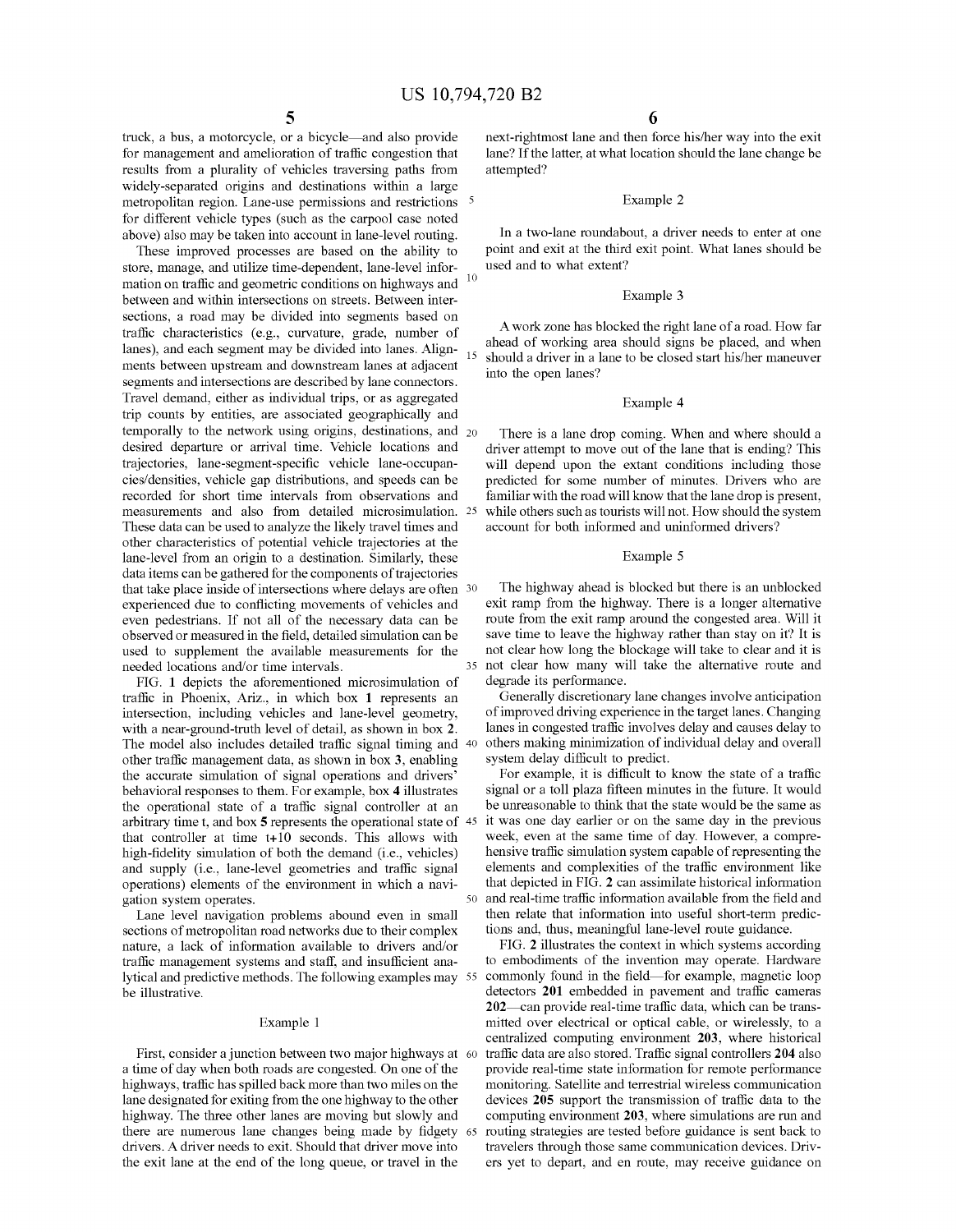personal computers 206 at home or work, or on on-board systems 207, or on mobile devices 208 (including hand-held navigation devices as well as mobile telephones). Instructions 209 can also be returned to the traffic signal control devices 204 to better manage traffic. As a result, various 5 users of the system (e.g., drivers of commercial vehicles, passenger automobiles, etc.) may receive lane-level route guidance 210 that is tailored to their particular need or objective.

A navigation engine that uses the lane-level information 10 along with a more elaborate network graph makes it possible to generate recommended lane-level routes. The guidance takes into account the time and effort spent in changing lanes as well as expected operant speeds in lanes and at and through intersections (whether signalized or unsignalized), 15 or expected speeds in merging and weaving sections and lanes on highways. These can be measured from observations of various types and verified or validated through application of Highway Capacity Manual methods or more detailed simulation. Microsimulation can be used to gener- 20 ate or supplement the data if the data are not available from other sources or cannot be cost-effectively gathered.

A navigation engine that simulates regional traffic flow at very short time intervals ranging from 0.1 seconds to 1 second can be used to evaluate alternative lane-level routes. <sup>25</sup> In one embodiment, a simulated probe vehicle is used to calculate the performance of a particular lane-level trajectory. Multiple simulation runs make it possible to estimate the variance in travel time associated with any given trajectory and to consider the variance and thus the reliability of <sup>30</sup> the lane-level route. Any lane-level route choice will be subject to numerous stochastic influences that arise from traffic signals and the inherently variable nature of traffic flows. Navigation systems could consider reliability in addition to expected travel time in recommending routes to <sup>35</sup> travelers.

Route selection for navigation has traditionally used some form of shortest path calculation using widely-known and deeply-researched algorithms for correct and quick calculation of the best path. These methods are applied at the link <sup>40</sup> level using node to node or link to link shortest path methods. If suitable data can be obtained, the very same methods can be applied at the lane-level, although the size of the network will be very large for a metropolitan region and keeping track of the results is more complex because <sup>45</sup> transition between a pair of lanes on a path may occur anywhere along the path, rather than only at particular points along the lane. There are also route choice models using discrete choice formulations than can be extended to con sider lane-level details. 50

Link-level and lane-level shortest paths with various objective functions can provide recommendations for lanelevel navigation or be used to generate candidates for more refined lane-level navigation. The paradigm of shortest path calculation has a resolution limit of the link or link segment 55 and does not lend itself to the possibility of continuous lane moved right before off-ramp 602, would be advised to use change possibilities within links. This limitation cannot be profitably addressed through creating more numerous, shorter links which would, in of itself, create other problems in terms of data needs and data validity. 60

Through microsimulation, candidate lane-level shortestpath trajectories can be evaluated with alternative and intelligently perturbed lane-changing locations and timing. Thus the simulation can be used to refine and select among lane-level guidance alternatives. 65

A geographically accurate lane-level network database as well as real-time measurement and computer-synthesized 8

traffic information are used in the simulation. Because the volume of data can be substantial, the navigation network and level of detail used must be selected carefully to reduce the computational and communication burden.

Anticipatory, route-strategic, planned lane changes can improve upon travelers travel times and routes in a significant way. FIG. 3 shows two of candidate paths 301, 302 from location 311 to location 313. In this case, a driver has chosen the hatched path and is approaching location 312. The distance or number of links (i.e., road segments) downstream on the chosen path for which a driver must plan near-term lane changing decisions is called the look-ahead range. The immediate downstream road segments connecting the next two intersections are highlighted at 303 and shown in greater detail in FIG. 4.

The lane connections and traffic conditions at the lane level are important information for a good navigation system. In our example, the driver of vehicle 401 intends to make a left turn at intersection 403, where the two left-lanes are allowed to make the left turn. If lane connection is of concern, then the driver should move into the left-most lane at the current location in order to stay on path. However, the driver may delay the lane change until passing the first intersection 402 if a large number of vehicles 411 are making a left turn at intersection 402 and there is a queue spilling back for that turning movement. The lane-level navigation system and its supporting database, recognizing this pattern of congestion in the appropriate lane-level context, and acknowledging certain driver behaviors, is capable of optimizing the path at the lane level and guiding the driver accordingly.

Based on the road type, number of lanes, geography of the road, and existence of traffic signals and signs, embodiments of the invention can automatically generate the lane con nectivity in typical urban intersection and freeway interchange configurations. The result of the automatically generated lane connections can be validated and further revised if necessary using survey data, aerial imagery, and vehicle trajectory data. As an example, FIG. 5 illustrates the lane connection at intersection 403 in more detail. The curved lines with arrowheads inside the intersection are called lane connectors. Lane connectors indicate the geometric alignments and permitted movements between lanes. As features in the lane-level database described, the lane connectors support the storage of data indicating the tendency, or probability, of drivers to use the particular connector. As shown, solid lane connectors 501 are more commonly used than dashed lane connectors 502.

FIG. 6 shows another example 600 of an anticipatory lane change. This example involves a limited-access highway 601. The eastbound off-ramp 602 has a queue 612 of vehicles spilling back because of traffic volumes exceeding capacity at a downstream intersection 603. Drivers intending to take the next off-ramp 604, who might otherwise have the center and left lanes  $605, 606$ , rather than join queue  $612$ forming at off-ramp 602, particularly if the off-ramp 604 is further downstream or there exist multiple lane connectors to off-ramp 604, thereby avoiding unnecessary queuing and enjoying a shorter travel time. On the other hand, if there is a higher probability of missing the optimal and intended route (e.g., because off-ramp 604 is very close to off-ramp 602), or the cost of using the alternative route is excessive, then an earlier lane change, even though it results in joining queue 612, may constitute the best course of action and would be recommended to the driver.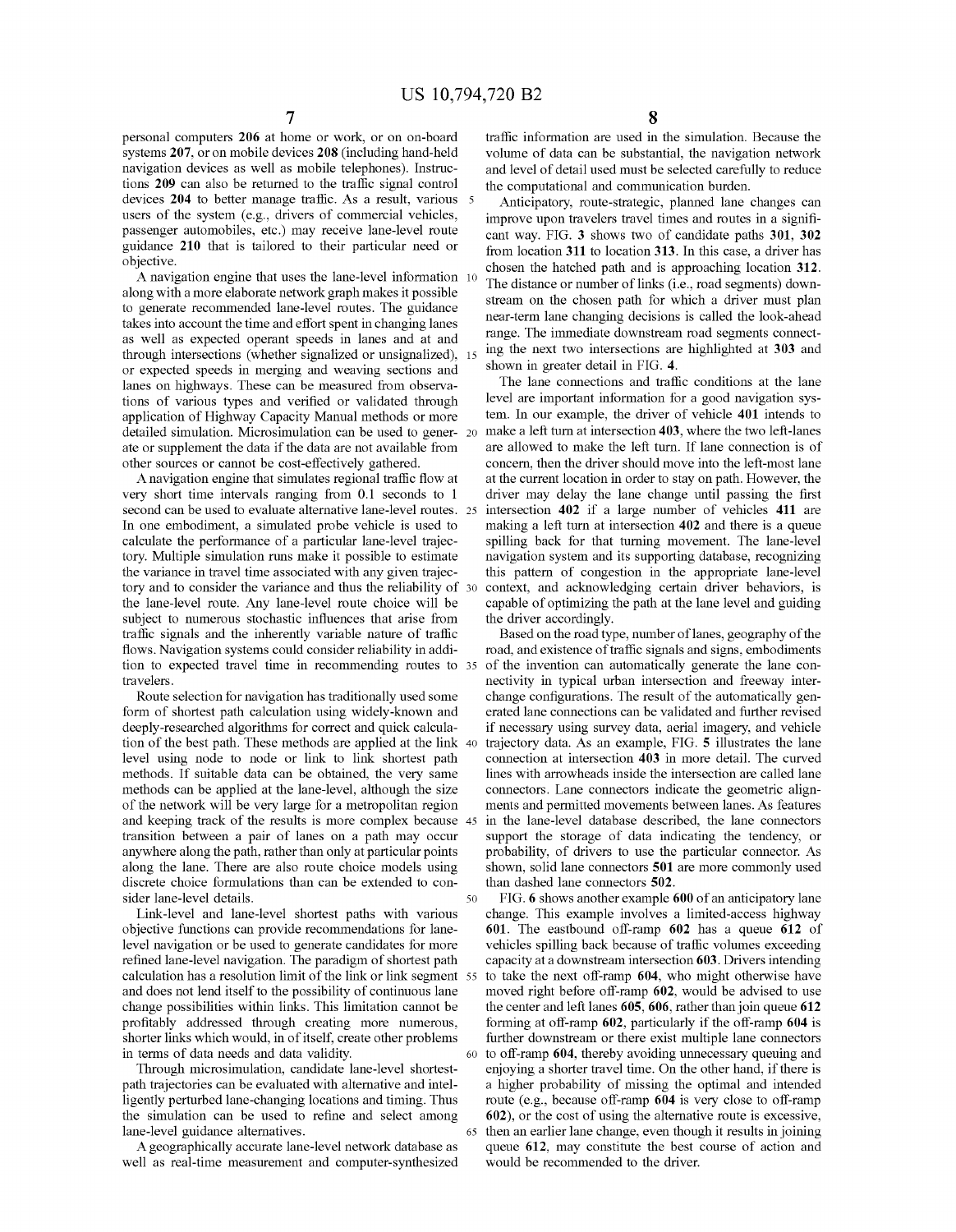One element of the lane-level navigation system is the inclusion of a lane-level route optimizer which can be used in addition to or instead of a link-level optimizer. Given the origin, destination and vehicle type and preference (e.g., high occupancy vehicle (HOV), car vs. truck, value of time, 5 etc.), the link-level optimizer computes candidate paths represented by a sub-network or a veritable "hammock" of path, and if so the lane graph 711 is updated to reflect the link sequences connecting an origin and a destination. A hammock can be thought of as a network of links and nodes emanating from a single link at the origin, or the vehicle's 10 current position, and converging at a single link at the destination. According to a predefined look-ahead threshold (preference), the lane-level optimizer evaluates the travel time, delay and driving experience on path candidates using either historical measurements of lane-level traffic density and speed, or microsimulation. The result of this evaluation is then used to derive the lane-level route guidance, and in some cases (e.g., none of the lane change maneuvers are possible or desirable) may also invoke the link-level optimizer to recompute the path candidates according to the 20 revised criteria. In the microsimulation employed by the lane-level optimizer, traffic signals (which may be adaptive traffic signals) at downstream intersections (and other traffic controls, including, e.g., message signs and other driver information systems) are simulated to determine intersection delay realistically as are vehicle trajectories and conflicts inside of intersections. It should be noted that in some embodiments, the origin, destination and vehicle type and is a model to represent the detailed information on the lane preference, and any other inputs, can be entered directly into the lane-level optimizer, without using a link-level optimizer at all.

The navigation engine 700 can be illustrated in the diagram in FIG. 7. In navigation engine 700, historical speed data 701 are used to populate a geographic database and model 702 representing the region-wide network (4). 35 ing ten road segments (length not to scale). In this example, Records in the database represent road segments, lanes, and segments 801-807 are freeway, segments 808 and 809 are lane connectors as described. Together with historical speed data 701, the network is used to establish temporal and spatial patterns of traffic flow and congestion. Known traffic signal timing and management data 703 and estimates of 40 travel demand 704, either measured or calibrated using historical data (e.g., traffic counts), also are stored with the network model and used to run simulations. Additionally, real-time data 705, including speed measurements from mobile telephones, detectors, and cameras, and incident reports and timing data 706, for example from a traffic management center, are used to feed current information to the network.

With lane-level model 702 of the region-wide network using the historical and real-time information, accurate 50 dynamic traffic assignments and simulations are run at 707 to produce predictions of travel times and turning movement delays 708 that in turn drive a link-level route optimizer 709. A set of alternative link paths represented by a hammock 710 connecting a traveler's origin to his/her destination is produced by optimizer 709. In one embodiment, a set of lane graphs 711 is developed for the traveler. Ideally, the lane graphs encompass the entirety of the optimal link route, but if computational resources are not sufficient, the lane graph may be limited to a look-ahead range, as shown.

Based on the lane graph, an optimal lane path is produced at lane-level optimizer 712 and transmitted to the traveler in the form of lane changing and turning movement route guidance instructions 713. If the traveler changes lanes at 714, engine 700 determines at 715 whether the vehicle is still in the set of lanes deemed by the lane graph to be connected to the optimal lane path. If the traveler is still in

a "connected" lane, lane-level optimizer 712 updates the instructions to the traveler based on the current lane. Otherwise, engine 700 returns to the link-level optimizer 709.

When it is detected at 716 that the traveler has moved to <sup>5</sup>a new road segment, engine 700 determines at 717 whether the traveler is on a road segment on the current advised link new position in the network. Otherwise, the engine returns to the link-level optimizer 709. In this way, the traveler's location in relation to the region-wide network is continually tracked by engine 700, which uses simulation coupled with link-level optimizer 709 and lane-level optimizer 712 to guide the traveler.

In an embodiment in which link-level optimizer 709 is omitted, all link-level and lane-level computations are performed in the lane-level optimizer. That includes any recom putations required based on lane or segment changes.

In navigation engine 700, possible lane-level trajectories are evaluated by looking ahead at the traffic in lanes downstream on alternative routes by constructing a lane-level network or graph of variable size for only the part of routes within a predefined look-ahead range, but it can also potentially consider all lane-level paths from a location to the vehicle's destination if available computation and/or communication capacity permit.

A lane-level network (otherwise known as a lane graph) use regulation, lane change and lane alignment in the road network. It is specifically designed to support lane-level navigation and microsimulation of vehicle movements. The design of the lane graph can be best shown by a simplified example as shown in FIG. 8.

FIG. 8 shows a stretch of eastbound freeway 800 includ off-ramps, and segment 810 is an on-ramp. Two left-most lanes are designate as being restricted to high occupancy/toll (HOT) use only, where lane changes between HOT and general-purpose (GP) lanes are allowed (shown by dashed lines) in segment 801 but prohibited (shown by solid line between second and third lanes 811, 812) in segments 802-807. While a HOT driver may use all lanes, which lane the driver should be using may depend on his/her destination and the chosen route. On the other hand, because of the existence of a barrier and/or lane-change regulation, which route the driver should be taking also depends on which lane he/she is currently in. The optimal lane-level path further depends on the traffic conditions on the HOT and GP lanes. The lane graph model of this invention is designed to streamline the operation of lane-level optimizer.

As an example, FIG. 9 is part of lane graph 900 for a driver traveling in upstream segment 1. The graph contains vertices (representing lanes) and edges (representing rela tions between lanes). Depending whether a driver is going to exit 1 (808), exit 2 (809), or further downstream through the mainline, some of the vertices that represent the lanes can be trimmed (e.g., removed from the driver's intended route) or more vertices can be added.

60 In the lane graph 900 of FIG. 9, each vertex (circle) represents a lane within a specific road segment.

The black vertices 901 are lanes restricted for HOT vehicles; while other vertices 902 represent the lanes which have no lane use restriction.

A vertical line 903 with double arrow between a pairs of vertices represents lane change maneuvers between the neighbor lanes. If the lane change is allowed only in one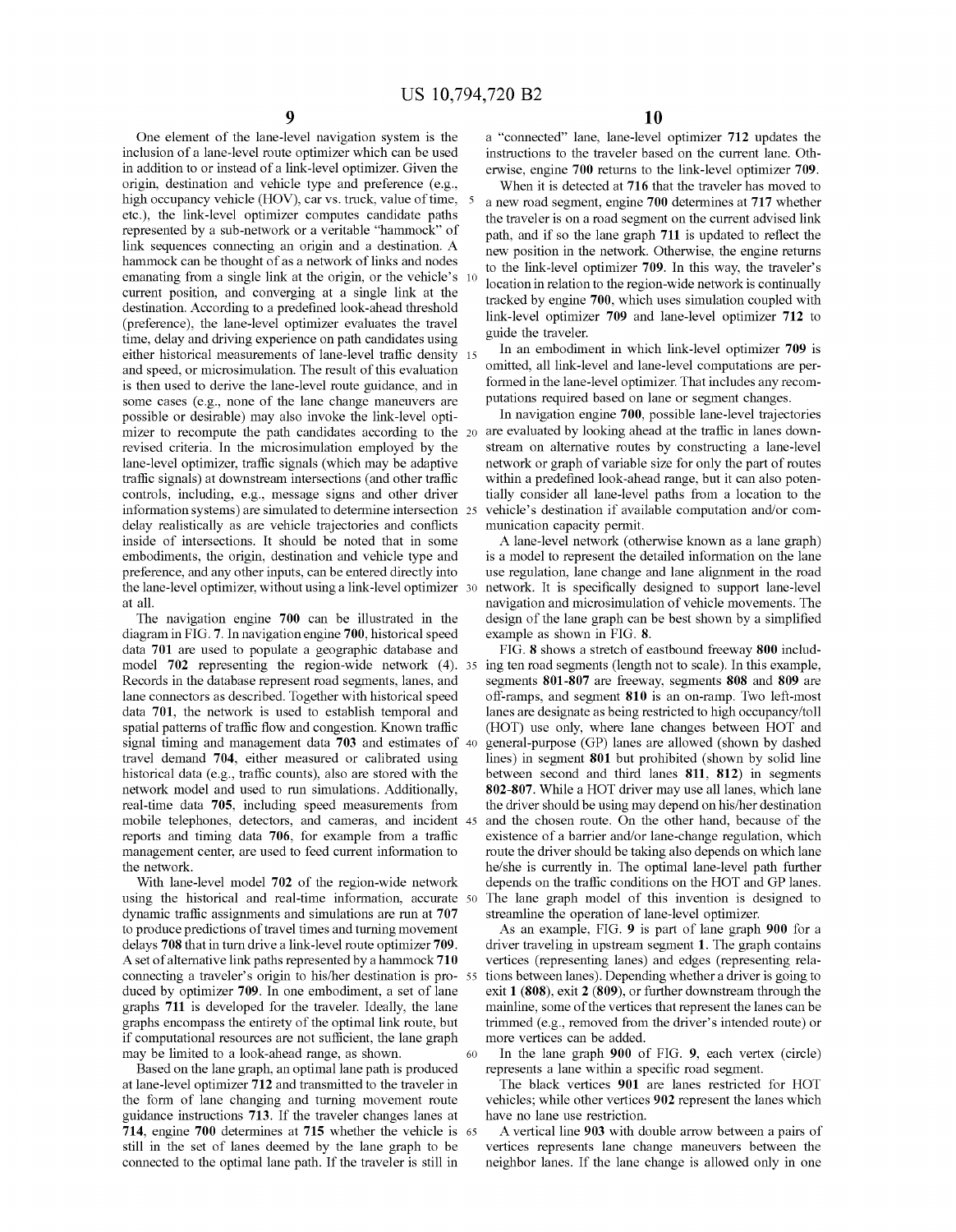direction (e.g., left-to-right, but not right-to-left, or vice versa), then a single arrow would be drawn between a pair of adjacent lanes.

Each horizontal or diagonal line 904 in lane graph 900 represents a lane connector in the network. Lane connectors describe the alignment between upstream and downstream lanes. If more than one such line 904 connects multiple upstream lane vertices to a downstream lane vertex, then it represents a merge; if more than one such line 904 connects one upstream lane vertex to multiple downstream lane vertices, then it represent lane split (i.e., divergence) 914.

The numbers (1 or 0) on each line 904 represent the cost assigned to the lane change maneuver. With these costs assigned, computing a lane-level path from driver's current position to any downstream link can be performed by well-established shortest path algorithms. The minimum cost of the path gives the minimum number of lane changes required for the driver to stay on his/her current path. By tracking the predecessor of each vertex along the shortest  $_{20}$ path, it can be determined where a lane change should take place and its distance from the current position. By applying techniques such as depth-first or breadth-first search on lane graph 900, alternative lane paths from the current position (i.e., origin) to a chosen downstream destination can be enumerated.

Similarly, travel speed, delay, traffic density, and gaps between vehicles for the lanes in the graph can be recorded as the attributes for lane vertices in the graph. The possibilities and difficulties of lane change maneuver can be 30 represented by the attributes of edges that connect neighbor lanes in the graph. Searching techniques, therefore, can be performed on the lane graph to evaluate the cost and driving experience along a candidate lane path and select the optimal location to start the required lane changes.

In this framework, a lane path, either that representing a vehicle's travel diary up to the current position or that representing lane-level guidance derived from the foregoing techniques, can be represented by geographic coordinates and events or by a sequence of data triplets. Each data triplet 40 could contain a (1) unique road segment identifier (i.e., a column of vertices in the lane graph), a (2) lane position based upon the time and location of the vehicle, and so can index in the segment (i.e., a row of vertices in the lane graph), and (3) the position of a lane change expressed in terms of relative distance from either end of the lane. When formulating a lane path for recommendation to the driver, the distance reflects the location at which a lane change is advised, allowing for a comfortable interval before which the lane change should be completed. Advisory lane change positions can be derived from current or historical speed data, which are used to characterize the degree of difficulty of a lane change at a given position. When providing guidance, the data triplets could be converted to geographic coordinates and event notices and be coordinated with real-time GPS information on the vehicle's current location.

Lane changes (or the act of staying in the current lane when no lane change should be made) can be thought of as being of two types: mandatory and discretionary. Mandatory lane changes refer to the cases in which a lane change must be made in order to make a turn that is required to remain 60 on a given route as defined at the link level; while discretionary lane changes refer to the lane change maneuvers in order to improve the driving experience such as to gain speed or to pass a heavy vehicle, etc. When there exist multiple lane connections, mandatory lane changes may reduce the choice set (i.e., alternative trajectory paths) of discretionary lane changes.

One can further distinguish two types of discretionary lane changes. The first of these is based upon the immediate context of the link or link segment and the lanes therein or those immediately downstream. This corresponds to known simulators which have short look-ahead processes that select lanes while keeping vehicles on their routes as defined by link sequences. In this type of discretionary lane changing, decisions are inherently myopic and based upon the alternative lanes available in each route segment or perhaps on a few links downstream.

A second type of discretionary lane change is routestrategic and has the goal of improving the travel time or other figure of merit for the remainder or other significant portion of the route by focusing on the strategic choice of lane selections and the locations for lane-changing. This process is performed by adding and/or removing the lane vertices and edges in the lane graph. It can also be adjusted over the course of multiple simulation runs as the system learns which behaviors scenarios are superior in terms of the lane-level trajectory.

The reduction in delay and gain in speed associated with differing lane change locations can be further considered in computing the best lane-level path using methods wellknown to those versed in the state of the practice of vehicle be particularized to the location within the link or link segment and consider stochastic expected travel times and lane change probabilities.

Based on a combination of data from historical measure ment and real-time measurement, numerous simulation runs and traffic density along the alternative paths at the lanelevel. The result of these simulation runs are then processed and used to evaluate the likely travel times for different lane-level routings and the recommended lane change locations. Since lane changes cannot be guaranteed at a specific location, navigation recommendations can include a first location at which to attempt a recommended lane change. Navigation instructions can also describe in advance a set of lane maneuvers that are recommended for the vehicle.

The recommended routes are dynamically determined be optimized for the traffic conditions that will exist and be experienced during the duration of the vehicle's trip. Thus, accidents and work zones can be taken into account in the navigation guidance.

The prediction function and simulation provide capabilities over and above the use of historical or even real-time conditions as they more accurately represent the situation that a vehicle will find itself in the future portion of its trip.

The simulation engines used by link-level optimizer 709 and lane lane-level optimizer 712 can be customized to reflect driver preferences including those for the maximum speed, lane preferences, simplicity of route, value of time, desirable time window of the arrival, and vehicle classification associated to lane use restrictions and toll fees, if any. The simulation engine can also take adaptive traffic signal optimization into account when and where it is present.

Link-level optimizer 709 generates link-level alternative routes. It can provide multiple alternative routes from a driver's current position to the desired destination. These alternative routes can be formulated as a sub-network or "hammock" of a directional sequence of links. For the chosen route, as the guided vehicle move from one road segment to next or changes lane, the downstream portion of the links along the route within a look-ahead range is then expanded to a lane-level network or graph 711 as presented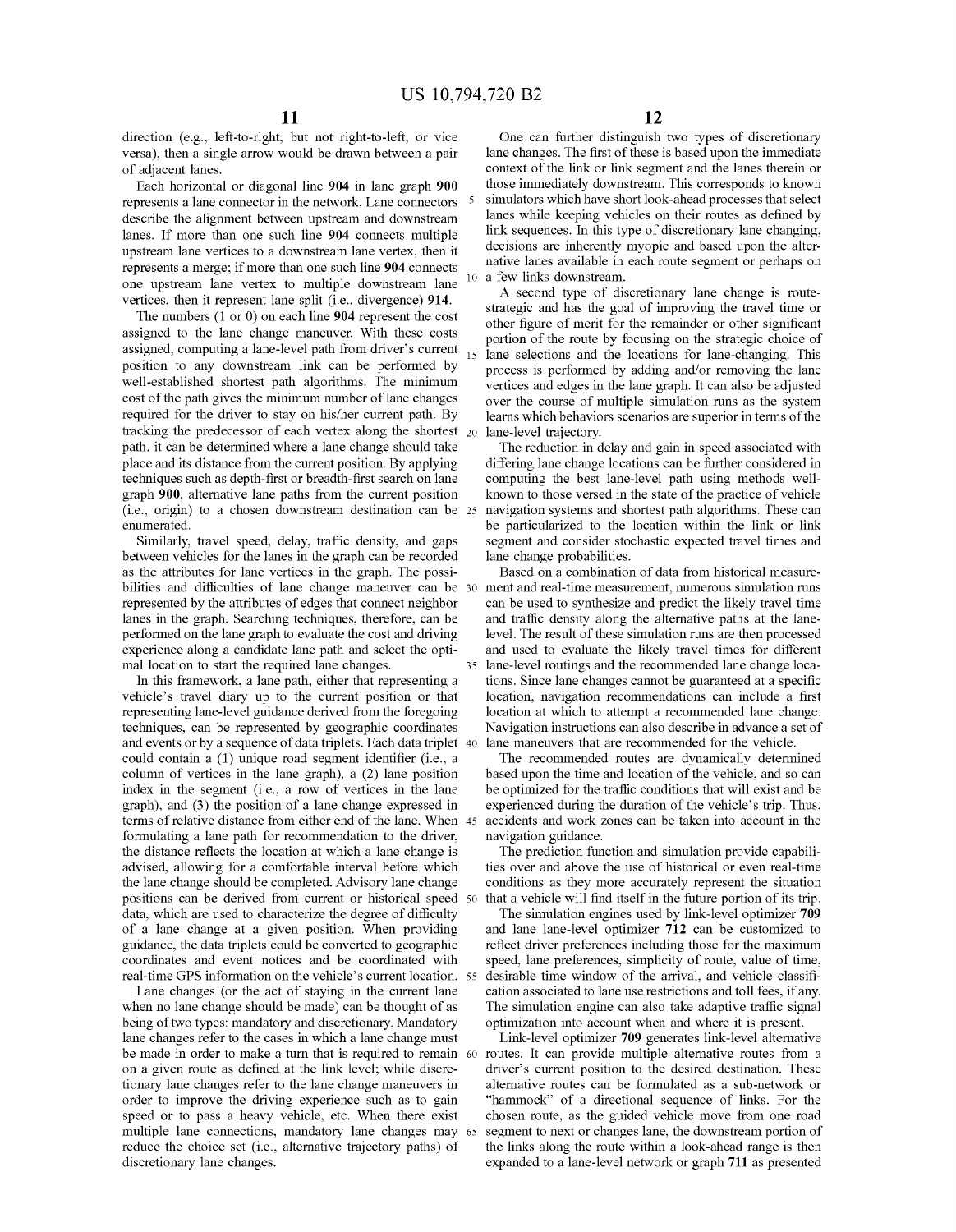earlier. Lane-level optimizer 712 is used to generate possible lane-level trajectories. These lane-level alternative paths are then evaluated to determine the optimal one based on preset rules and criteria.

With the alternative routes determined first, the commu- 5 nication between an in-vehicle navigation device and a remote server can be kept minimal. This allows the navigation engine 700 to interact with real-time data feeds on lane conditions and queues and give adaptive route guidance.

Multiple simulation runs can be further utilized to refine 10 or establish the robustness of any route recommendation. These simulation runs can give an idea of the likelihood that a given route will be traversable in the expected minimum time. For choosing the best route for a single vehicle trip, the simulation can evaluate likely scenarios under current con-15 ditions and provide a range of effective alternatives. Dynamic traffic assignment (DTA) and simulation can be performed on the server side, or in a remote distributed computing environment, to estimate the network state, which considers reliability as well as the expected travel 20 used and minimized, but other aspects of the trip could be time. Historical speed profiles, real-time measurements of speed and travel time, information on traffic management and control, and travel demand estimates and traffic incidents all feed into the network state estimator and predictor and are used to determine current and future speed, travel time, and delay on the links and turning movements in the region-wide network.

Generally, a dynamic user equilibrium traffic assignment model may be used to model traffic. In this formulation, an iterative solution may be computed such that at each iteration, vehicles choose their best path best upon a prior iterations predicted travel times by time period on the network. At the computed approximated equilibrium solution, the travel times on the network by time interval have stopped changing and the route choices will therefore have 35 stabilized. In a preferred embodiment, a microsimulationbased DTA will be used for providing route and lane-level navigation guidance. This will be derived from identifying the best trajectory for a single vehicle making a trip between a specific origin and specific destination at a given departure time. Also, various events can be factored into the simulation and computation of the best lane-level trajectory such as an accident or a road modification due to road construction or maintenance. Simulation makes it possible to incorporate the future effects that cannot be measured contemporane- 45 ously or known from history.

Lane drops and unanticipated incidents and work zones lead to increased congestion. The system described uses traffic simulation to estimate the traffic condition upstream of the events (incidents and work zones) and the amount of delay. It guides the driver to determine the optimal position of lane changes that not only optimize the individual's driving experiences, but that make better use of the capacity available to increase the throughput at these bottlenecks. Lane-level traffic management has the potential to improve public safety by reducing accidents as well as reducing delay and energy consumption associated with vehicular traffic.

The lane-level guidance can lead to differences from the link-level shortest path. While this is clearly evident in the earlier example where barriers exist between lanes or the 60 number of required lane changes is too many to maneuver safely at the prevailing speed within the distance available, it is less obvious when the contributing factors are the traffic pattern and the difference in traffic conditions across lanes. At the link level, path calculation has to be performed on 65 some kind of average of the travel time or generalized cost. However, vehicles in a traffic stream are often traveling to

different destinations, and traffic densities and lane utilization across road segments are not necessary even or balanced. Furthermore, a driver's value of time and perception of delay may differ. Thus, the shortest path based on mean travel time, turning delay, and/or generalized cost for an "average" driver may not necessarily be the optimal path for a specific driver. In the described system, the need for individualism of driver's navigation is explicitly considered by taking into account the vehicle's location and the varying traffic conditions across lanes.

As with many route guidance systems already available, the system described may include the link-level route calculation. Here, however, that calculation is only the first step for screening route candidates in a wide-area. The calcula tion could also serve as a data reduction step so the more detailed lane-level path evaluation is needed only for a much smaller data set, so that the computation and communication requirement is minimized.

In one particular embodiment, expected travel times are included in the objective to be optimized. This includes, but is not limited to, tolls incurred for the use of certain roads or lanes or for entering a restricted area, the number of lane changes required and the remaining distance within which the lane changes must be performed, the number of controlled (e.g., signalized, stop sign-controlled) intersections, the presence of parked vehicles, vehicles entering from and leaving for side streets and driveways, and the prevalence of pedestrian traffic.

Improvements in the accuracy of GPS systems, laser and radar range finders, microwave, image processing and object recognition, may provide the ability to locate vehicles reliably in lanes and at locations within intersections and could be used to feed the navigation engine as described. Expan sion of the capacity of wireless communication with lower costs may enable the described system to send the locationspecific traffic data and request for navigation to a central server, which runs the traffic prediction using simulation and generates optimized lane-level path and navigation instruc tions on an individual basis.

Since the simulation and vehicle routing is at the lanelevel, it can enable the traffic controller to conduct optimization of signal timing, phasing and coordination based on predicted performance measures such as delays, throughput, number of stops, and percentage of vehicles arriving at green signals. Such optimization may either be performed off-line using software that utilizes the described method, or by components in the controller to perform online signal optimization via real-time communication with the approaching vehicles and estimates of the pattern of vehicle arrivals.

The described lane-level routing method may also assist self-driving automated vehicles to make appropriate lanechange decisions. Rather than using predefined paths, the automated vehicle can continuously evaluate its alternative lane paths, choose the optimal route and make necessary lane changes to stay on the prescribed path.

The navigation engine may variously be run on a cluster of computers that serves results over the Internet, on invehicle computers, on dedicated navigation devices, on smart telephones, or on other similarly capable computing devices that may be developed. Running multiple instances simultaneously may result in faster and better predictions.

While microscopic simulation is used to provide lanelevel performance and routing, some portions of the network 65 could be simulated by coarser macroscopic or mesoscopic or a hybrid combination with microscopic means. Due to the computational burden involved, the simulation would typi-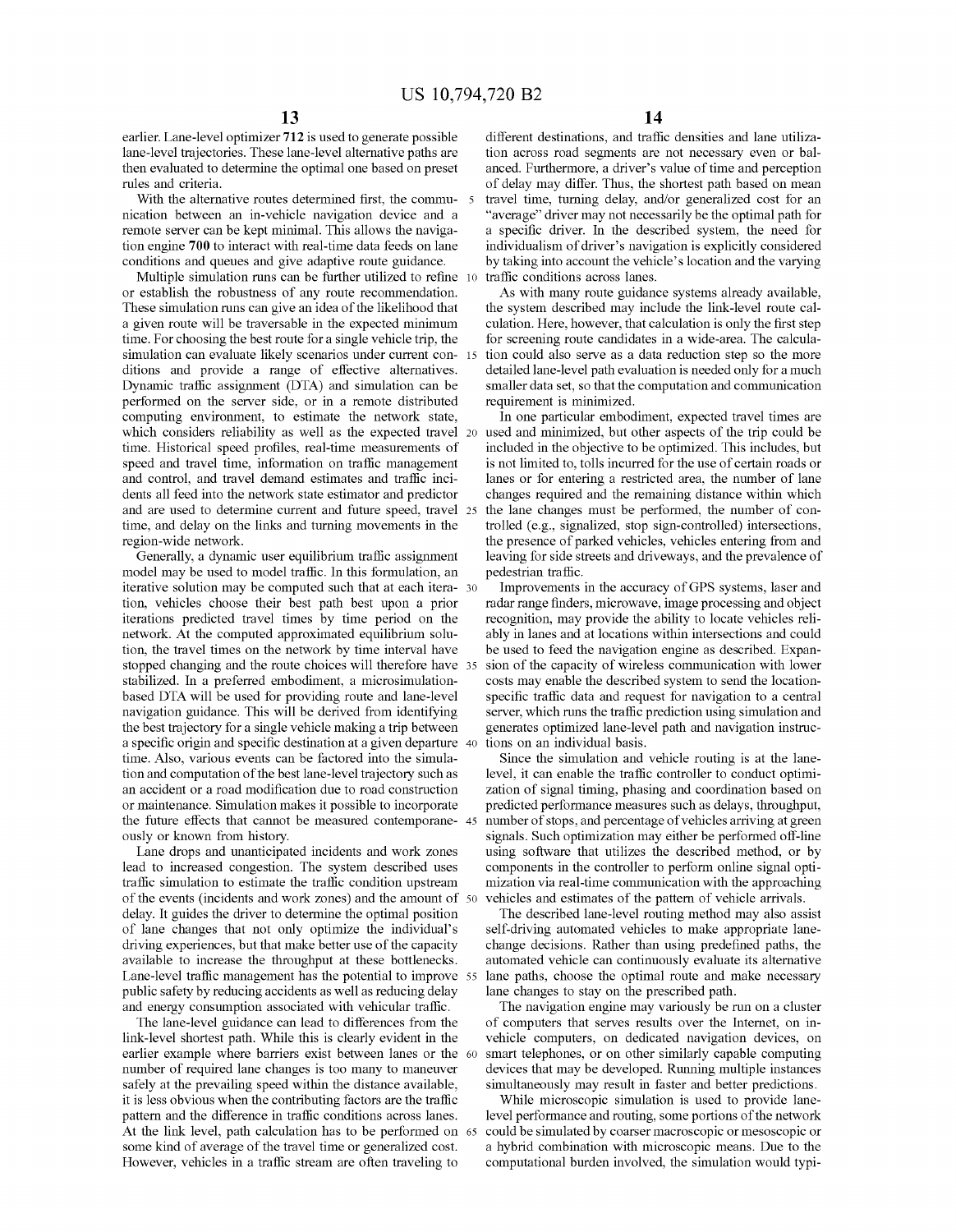cally be multi-threaded and also distributed. The multithreading of the simulation of vehicle movement and network state update can be improved by using a node adjacency matrix to assign tasks to each thread such that all the active threads are processing nodes that are not adjacent 5 to one another and the maximum number of threads is put to work. This method avoids the certain locking of threads needed for write-access of shared data items. As shown in the diagram in FIG. 10, if the white nodes 1001 are the ones actively processed by eight threads, then the vehicle move- 10 ments managed by these threads can be safely performed without locking the update of location-specific variables. This method also helps to balance the workload among the threads because any free thread is immediately put to work (unless the network is too small compared to the number of 15 quences. threads available and no non-adjacent nodes exist that are ready for processing).

The simulation can also be distributed to a cluster of multiple computers based on network decomposition, which minimizes the number of boundary links between sub- 20 networks and balances the load among the computers in the cluster. By minimizing the thread-locking on each computer responsible for a sub-network, and limiting the amount of required communication between the computers that jointly be simulated with microsimulation. Similarly, the behavioral perform the region-wide simulation, on-time computational 25 performance of the network state estimation and prediction can be achieved. Because the traffic measurement and network events occur in real time, the system operates in a rolling horizon style. For every 5, 10, 15, or 30 minutes, as the new measurements and events data become available, a 30 new cluster of computers is activated to perform network state estimation and traffic prediction for the next time period. The diagram in FIG. 11 illustrates how three clusters 1101, 1102, 1103 of computers take turns in rotation to perform distributed travel time estimation and traffic pre- 35 diction for different time periods. Each computer in a class simulates part of the network based on network decomposition.

Once a new set of network state estimations and traffic predictions becomes available, the link-level route optimizer <sup>40</sup> is put to work for subscribed drivers. The link-level route optimizer computes alternative routes at the current time from each driver's current position to his/her desired destination. As explained earlier, the alternative route can be described as a sub-network or as a hammock of sequences 45 of directional links. Based on an individual driver's specific preference, these alternative routes are evaluated to compute a performance measure and to provide route guidance based on current conditions.

Given a desired route or a set of alternative routes, a lane 50 graph may be constructed for the portion of route within a look-ahead range. This allows more detailed microsimulation to be performed and data to be assembled only for a much smaller and selected area of the network. The task of the lane-level path optimizer, therefore, is to evaluate the 55 alternative trajectories or lane paths to estimate the travel time and delay and compute an index of driving experience. The best alternative is then recommended as navigation guidance.

Lane changes are not always possible at the optimal 60 desired location. Lane changes require the presence of suitable gaps in the target lane appropriate for the speed of travel and the driver's aggressiveness. The system described can assess the difficulty of lane changes and recommend earlier or later lane changes based upon measured or pre- 65 dicted lane occupancies. Whether a lane change should be recommend earlier or later can be user defined. Automated

learning from the driving habit of the specific user is included in the system so that the navigation guidance will be tailored to driving behavior and expectation.

Consistency in route guidance and in simulated traffic may not be readily achievable by available techniques without enhancement or modification. In dynamic (timedependent) best path calculations estimates are required of the link or lane travel times in future time intervals. Yet even if these are taken from previously simulated traffic conditions, those estimates may be flawed or inconsistent with the conditions for which and at the time that the route guidance is first produced or later updated.

Verification of lane-level guidance can be verified by performing microsimulations and assessing the conse-

A particular application of embodiments of the invention is in routing of emergency response vehicles. In conditions of emergency response, the normal driving behavior of vehicles in the traffic stream is altered by their response to sirens and visual detection of emergency response vehicles. While these responses and behavioral compliance can be observed from time to time, the specific consequences will depend upon road geometry and traffic levels and these can model in the traffic simulation for the emergency vehicles themselves can reflect their target speeds and the ability to use lanes in the opposing direction and willingness to ignore traffic signals to reach their destinations as quickly as possible. Here too, lane-level routing strategies may easily outperform drivers' conventional knowledge of shortest link-level routes leading to further time benefits. Similarly, these systems and methods can be used to determine evacu ation routes in case of emergency. The model for driver behavior can be modified to reflect how drivers behave or might behave under evacuation conditions and in response to guidance provided to the public.

Another application of lane-level routing is for commer cial service or delivery vehicles and also for snow plows and garbage trucks. These vehicles have different sizes and performance characteristics and often will have to navigate road segments that have legally and illegally parked vehicles that naturally affect their choice of lanes and stopping locations.

In the known case of arc routing such as that appropriate for postal deliveries and garbage collection, where entire groups of street segments must be traversed as opposed to point-to-point delivery operations, certain lane choices will be required and not discretionary. This can be accommodated in traffic microsimulation including simulation of the stopping behavior and specific delivery or collection activity which may ultimately lead to a better and more realistic allocation of workload to each vehicle and a better and more realistic estimate of the time required to perform the assigned tasks.

In the case of snow plowing, lane-level routing can be even more effective as decisions can be taken to open at least one lane on major roads and the choice of the lane-level overall route plan and trajectory for each vehicle can be more expertly planned, simulated, and carried out. Similarly, the plowing route can be designed to avoid completely missing smaller roads.

In all of these cases of routing of commercial and public vehicles, the presence of other traffic and parked vehicles can be represented more appropriately than in conventional routing systems that lack lane-level and vehicle-level detail.

While microscopic traffic simulation of the type described can provide lane-level navigation guidance for individual